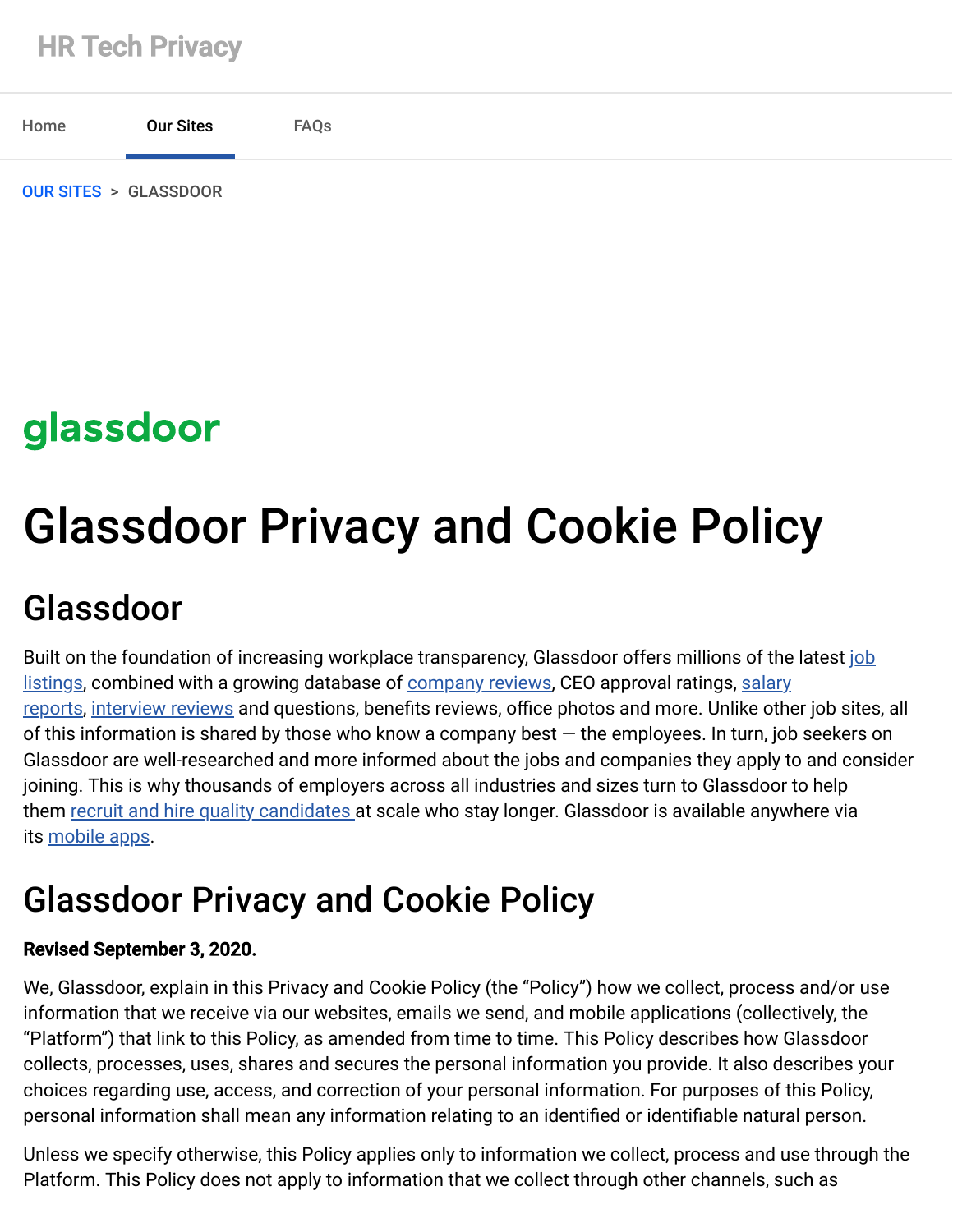information that we collect offline, from other websites or from emails you send us, unless we notify you at the time of collection that this privacy policy applies.

For the purposes of this Policy, "Glassdoor," "we," or "us" shall mean the following entities:

Glassdoor, Inc., a Delaware corporation.

## Information We Collect

We collect information about you to provide our services. In order for us to best provide our services to you (and to help make it feasible for us to do so), it is essential that we are able to collect and use the information as described in this Policy. If you are a registered user of the Platform the data collection is largely necessary for fulfilling our contractual obligations towards you and, where neither of those is the case, alternative legal grounds serve as our legal basis for processing (i.e., consent, legal obligation, and legitimate interests—see details below).

## Information You Give Us

When you fill out registration forms, submit your resume, or provide us with other personal information actively, we collect that information for processing and use in accordance with this Policy. Because we change our offerings and features from time to time, the options you have to provide us with personal information also may change, but here are some examples of situations in which you will have the opportunity to provide personal information to us:

- Creating an account
- Signing up for email alerts
- Completing a form related to one of our products or services
- Uploading a CV
- Completing your Profile or preferences
- Sending messages through Glassdoor
- Contacting us for technical support or customer service.

Depending on how you interact with our Platform, the personal information we collect from you may vary. For example, to create an account we may ask only for an email address and password. In other circumstances, such as when you complete a form related to a particular service offering, we may ask you to provide other information, which may include your name, phone number, and/or postal address. We also collect and store certain information associated with actions you take. For example, when you search for jobs, we store the titles, locations and general salary range (if available) of jobs you search for and click on. We also store information about the job postings that you apply to, the time and duration of your activity on our Platform, and other information about your behavior on our Platform. Because much of this information is necessary for us to provide you with our service, if you don't share this information you may not be able to use some features of the Glassdoor platform.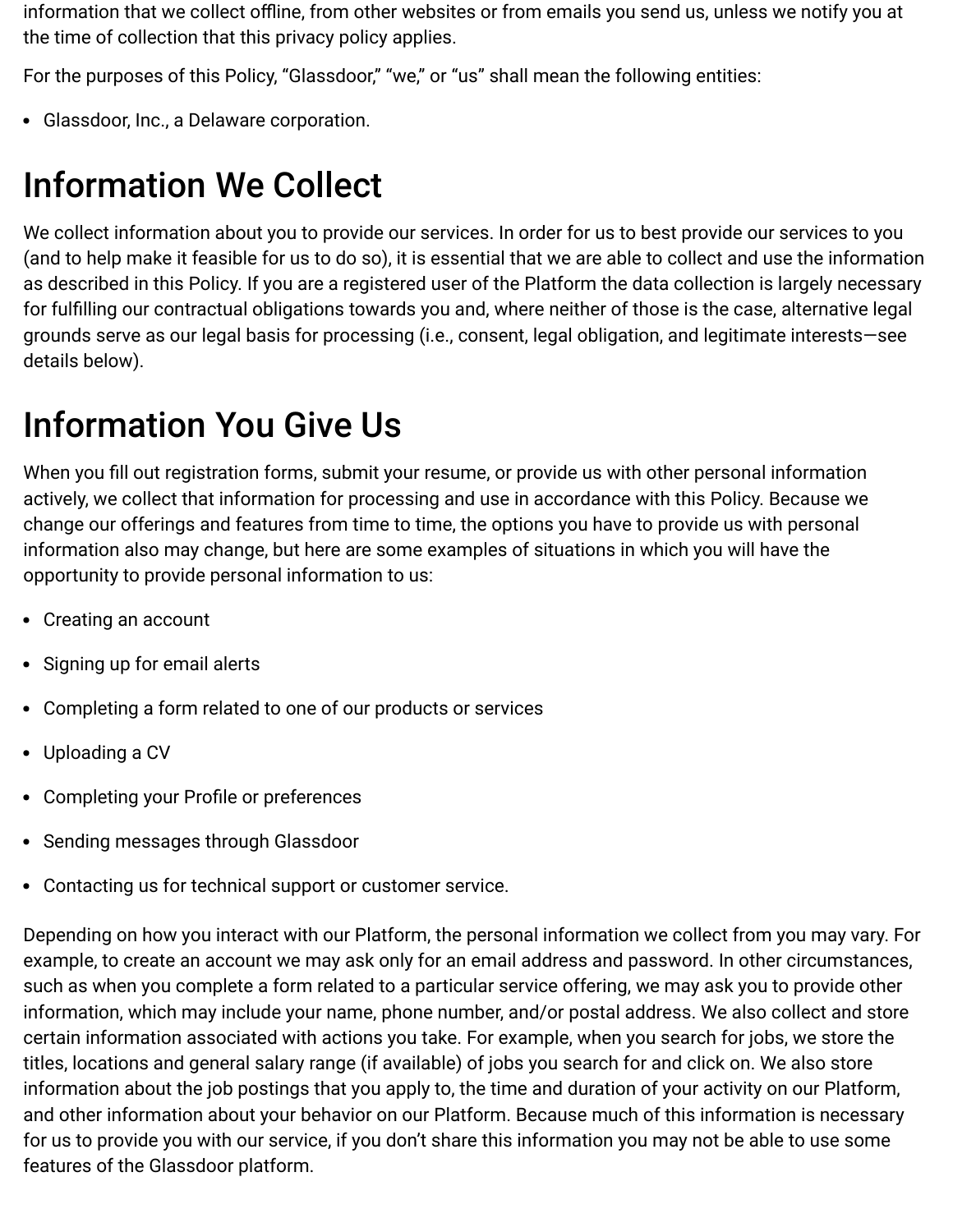If you connect to the Platform using Facebook, Google+, or another social networking site (each a "Social Networking Site"), we will receive information that you authorize the Social Networking Site to share with us, which may include public profile information, birthday, current city work, school, and email address. When we receive this information, it becomes Glassdoor account information for purposes of your use of the Platform. This information also constitutes personal information and is therefore subject to this Policy. Any information that we collect from your Social Networking Site account may depend on the privacy settings you have set with the Social Networking Site, so please consult the Social Networking Site's privacy and data practices. You have the ability to disconnect your Social Networking Site account from your Glassdoor account by adapting the privacy settings in your Social Networking Site account. If you come to the Platform through a Social Networking Site, from other websites or with devices that enable third parties to collect information from or about you, such third parties receive information about you subject to their privacy policies.

On certain Glassdoor domains, when you set up an individual user account on the Platform, you may create a profile (a "Profile") that will include personal information you provide. At your request, we will create your Profile with information we extract from a resume you have uploaded on the Platform. When you fill out and save your Profile, your saved Profile can be viewed by prospective employers, subject to visibility settings you control. (For example, when you apply to certain Easy Apply jobs posted by a Glassdoor employer client, we may share a static image of your saved Profile with that employer in connection with your application). Because your anonymity on our Platform is important, your Profile does not include information you submit to the Platform anonymously (for example, the reviews, salaries, benefits, and company ratings information you submit anonymously).

We may host an Easy Apply application that asks for relevant information generally considered sensitive (such as a driver's license number for truck driver job, or a government-issued identification number for a government job). Some applications may ask you to identify your racial/ethnic origin or disabilities on a strictly voluntary basis (e.g. for purposes of providing equal employment opportunities) and you may choose not to submit this information without any detriment to your application. For our EU users, data about racial/ethnic origin and disabilities are considered special categories of personal data under Article 9 of the EU General Data Protection Regulation ("GDPR"). When we host Easy Apply applications that collect this kind of data, we pass that information along to the employer when we submit your application and do not retain it on our systems. But please remember, you should not include this kind of data in any resume you upload to the Platform or submit it in any other scenarios, except where we specifically prompt you to provide such information such as described above.

Some of our Easy Apply applications allow you to apply to a job hosted on the site of one of our affiliates. When you click on the Easy Apply button, and confirm by clicking the Apply button, your application will be submitted for the job through one of our affiliates. Before the Apply button, you will see a notice informing you that the application is hosted on an affiliate's site, including a link in the affiliate's terms and privacy policy. You will have the opportunity to open the affiliate's terms and privacy policy and read them prior to submitting your application.

Glassdoor provides the [Glassdoor Messaging Service,](http://help.glassdoor.com/article/Glassdoor-Messaging-Service/en_US) a two-way message proxy and relay system. By utilizing the Glassdoor Messaging Service, you acknowledge that you are asking Glassdoor to send these messages on your behalf. This includes your resumes, cover letters, applications, messages, questionnaire answers, responses, offer letters and other materials. When you ask Glassdoor to transmit an application or a message, including, but not limited to, a signed offer letter, to an employer via Glassdoor or the Glassdoor Messaging Service or store such application, you understand Glassdoor reserves the right to reformat such application or message.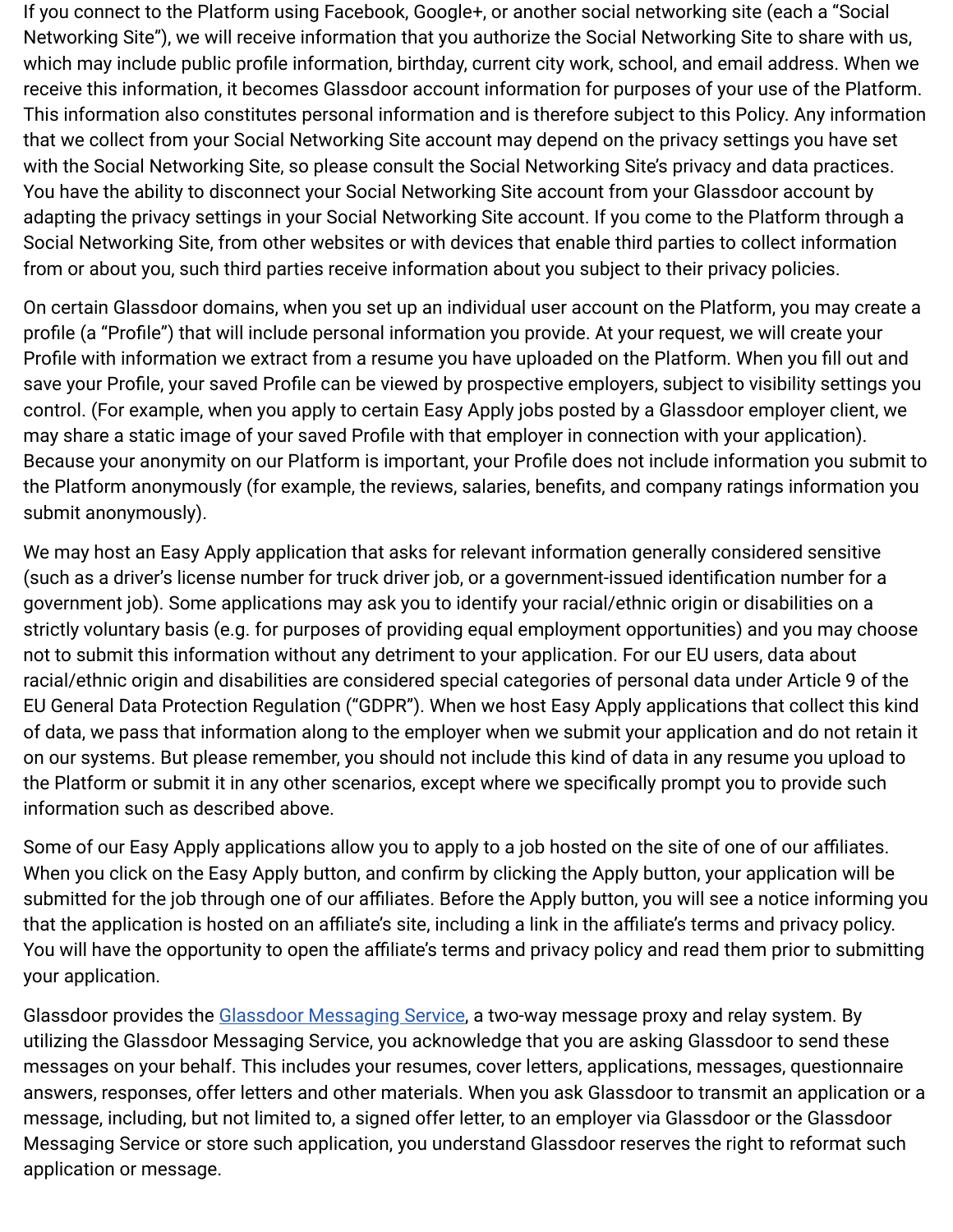We process, monitor, review, store and analyze such content and other materials, including via automated means, for data analysis, quality control, enforcement of our Terms, and improvement of our services. Examples of such improvements would be optimizing our search results, improving job postings, matching you with a job posting or employer, ensuring you are provided with personally relevant product features and communications, and preventing fraud and spam. As a result of this activity, or due to technical malfunction, in certain circumstances such content may be delayed or may not be delivered to the intended recipient. Glassdoor may (but is not obligated to) notify you in such an event. By using Glassdoor Messaging Service or otherwise providing user content through Glassdoor, you acknowledge that this activity is necessary for maintaining the quality of Glassdoor and for providing the Glassdoor Messaging Service. Please also note that since the Glassdoor Messaging Services depend on the functionality of third-party providers, there may be technical delays on the part of those email service providers.

If you enter credit card information on the Platform in connection with a purchase, that information is sent directly from your browser to the third-party service provider we use to manage credit card processing and we do not store it on our servers. The service provider is not permitted to use the information you provide except for the sole purpose of credit card processing on our behalf.

When you submit personal information to a third party and are informed at the time of collection that your information may be shared with us, we may collect that information for lawful marketing purposes.

Employers with **Free Employer Accounts** may provide us with work email addresses of their employees for use to send an email asking those employees to leave candid reviews of the employer on the Platform.

Categories of personal information collected by Glassdoor may include Job Postings (your job postings on Glassdoor), Profile Information (Name, Email Address, Resume, Current Job Title, Past Job History, Age, Gender), Sales & Support History (Purchase History, Payment Details, and other sales support interactions), Job Applications (jobs you have applied to), Job Interests & Activity (job preferences and your activity interacting with jobs, e.g. saving a job), Security & Login Information (Your login events, password changes, email changes and mobile device information), Site Activity (Pages you viewed and "like activity"), Marketing Activity (Marketing programs you have joined, content downloaded, etc.), User Feedback (Feedback you have provided Glassdoor via email, app/website and other channels), and/or Content You Contributed (Employer reviews, Salary Reports, Benefit reviews, Interview reviews, Employer photos). We may also collect Additional Personal and Demographic Information you may elect to give us, as set forth in further detail below.

## Information We Collect Automatically

When you use the Platform, your device is automatically providing information to us so we can respond and customize our response to you. The type of information we collect by automated means generally includes technical information about your computer, such as your IP address or other device identifier, the type of device you use, and operating system version. The information we collect also may include usage information and statistics about your interaction with the Platform. That information may include the URLs of our web pages that you visited, URLs of referring and exiting pages, page views, time spent on a page, number of clicks, platform type, location data (if you have enabled access to your location on your mobile device), and other information about how you used the Platform.

#### *Automated means of data collection include the following:*

Cookies And Tracking Technologies. Technologies such as: cookies, web beacons, locally shared objects (sometimes called "flash cookies"), mobile identifiers and similar technologies ("Cookies") are used by Glassdoor and our partners (such as advertising, marketing and analytics providers) ("Ad Partners"). We use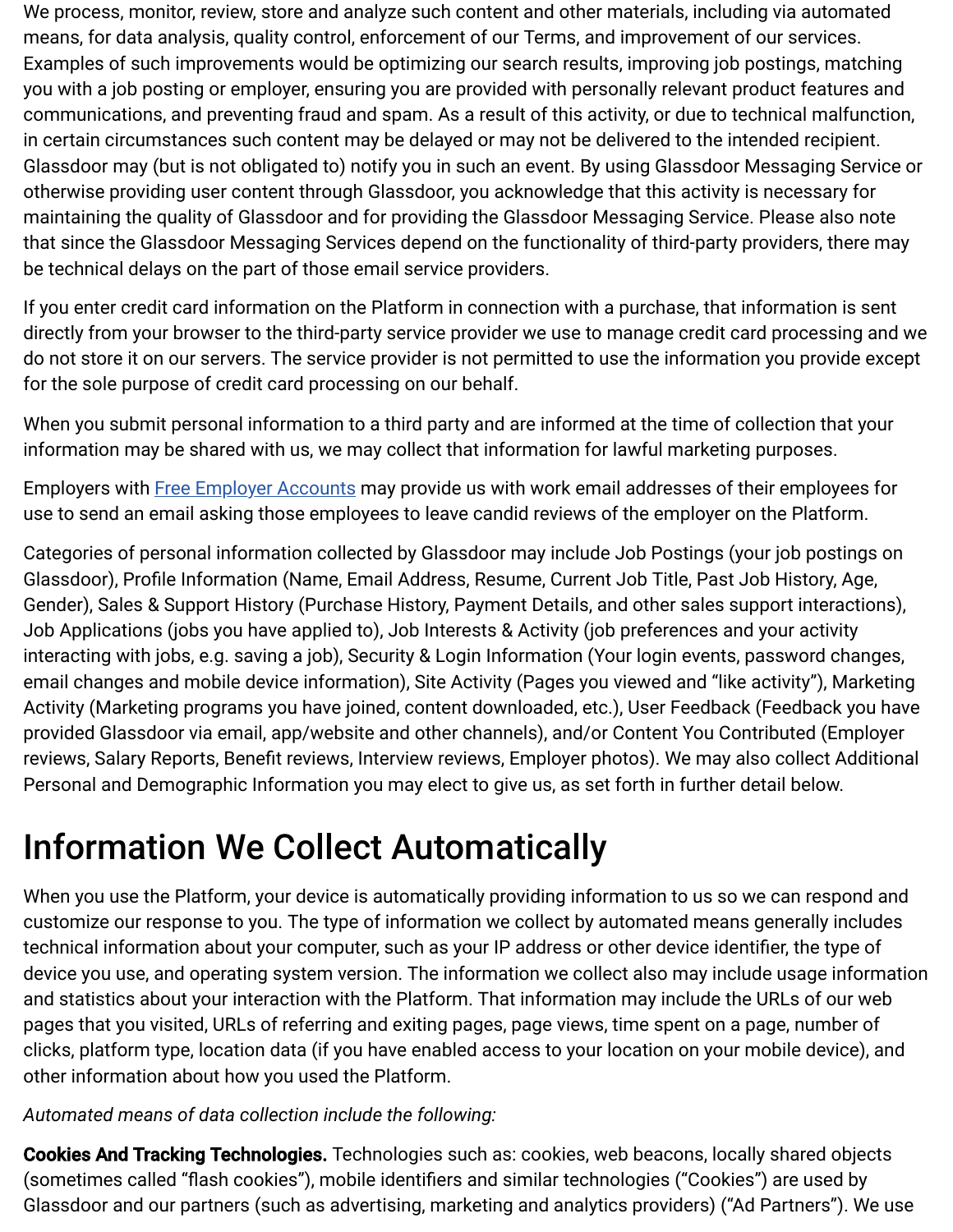Cookies to remember users' settings as well as for authentication and analytics. These technologies may be used in analyzing trends, administering the Platform, tracking users' movements around the Platform and to gather demographic information about our user base as a whole. Our Ad Partners may also use such technologies to deliver advertisements to you. You can control the use of Cookies at the individual browser level, but if you choose to disable Cookies, it may limit your use of certain features or functions on our website or service. For more information on Cookies, how we use them, the third parties we work with who use them, and how you can control them, please see the section of this policy entitled Cookie Policy and Ad Choices.

Log File Information. Log file information is automatically reported by your browser or mobile application each time you access a website on our Platform. For example, when you access a Glassdoor website, our servers automatically record certain information that your web browser sends when you visit any website. These server logs include information such as your web request, Internet Protocol ("IP") address, browser type, referring / exit pages and URLs, number of clicks, domain names, landing pages, and pages viewed.

Device Information. We collect information about the device you use to access the Platform, including type of device, operating system, settings, and unique device identifiers, and IP address. Whether we collect some or all of this information often depends on what type of device you're using and its settings. For example, different types of information are available depending on whether you're using a Mac or a PC, or an iPhone or Android phone. We collect the device type and any other information you choose to provide, such as username, geolocation, or email address. We also use mobile analytics software to allow us to better understand the functionality of our mobile software on your phone. This software records information such as how often you use the application, the events that occur within the application, aggregated usage, performance data, and where the application was downloaded from. We do not link the information we store within the analytics software to any personally identifiable information you submit within the mobile application.

## How We Use Information

We use the information we collect to provide our services. In order for us to best provide our services (and to help make it feasible for us to do so), it is essential that we are able to collect and use the information as described in this Policy.

Glassdoor's mission is to help people everywhere find a job and company they love. Since each of our affiliates shares a similar goal of helping people find jobs and helping employers hire quality candidates, Glassdoor and its affiliates have developed the HR Tech Privacy Center. The HR Tech Privacy Center is designed to educate our users about our affiliates and how we share data with them to provide robust service offerings to our users. We encourage you to visit the HR Tech Privacy Center to learn more. Examples of our affiliates include: [Indeed](https://indeed.com/), [Simply Hired,](https://www.simplyhired.com/) [Syft](https://syftapp.com/), [Resume.com,](https://www.resume.com/) [Workopolis,](https://www.workopolis.com/) [Wowjobs](https://www.wowjobs.ca/BrowseJobs.aspx), [Engineerjobs](https://www.engineerjobs.com/), [RescueMyResumes](https://rescuemyresumes.com/) and [Resumeperfector.](https://resumeperfector.com/)

As a registered user of our Platform, Glassdoor processes your information in accordance with our contractual obligations based on the Terms of Use and, where this is not the case, alternative legal grounds serve as our legal basis for processing (i.e., consent, legal obligation, and legitimate interests) including personal information for the following purposes:

to provide you with personalized content, services and offers of services offered by Glassdoor, as well as other promotional content and services (for example, Glassdoor and its affiliates may use your previous search and browsing history (e.g. the jobs you click on), or your resume, Profile, application information,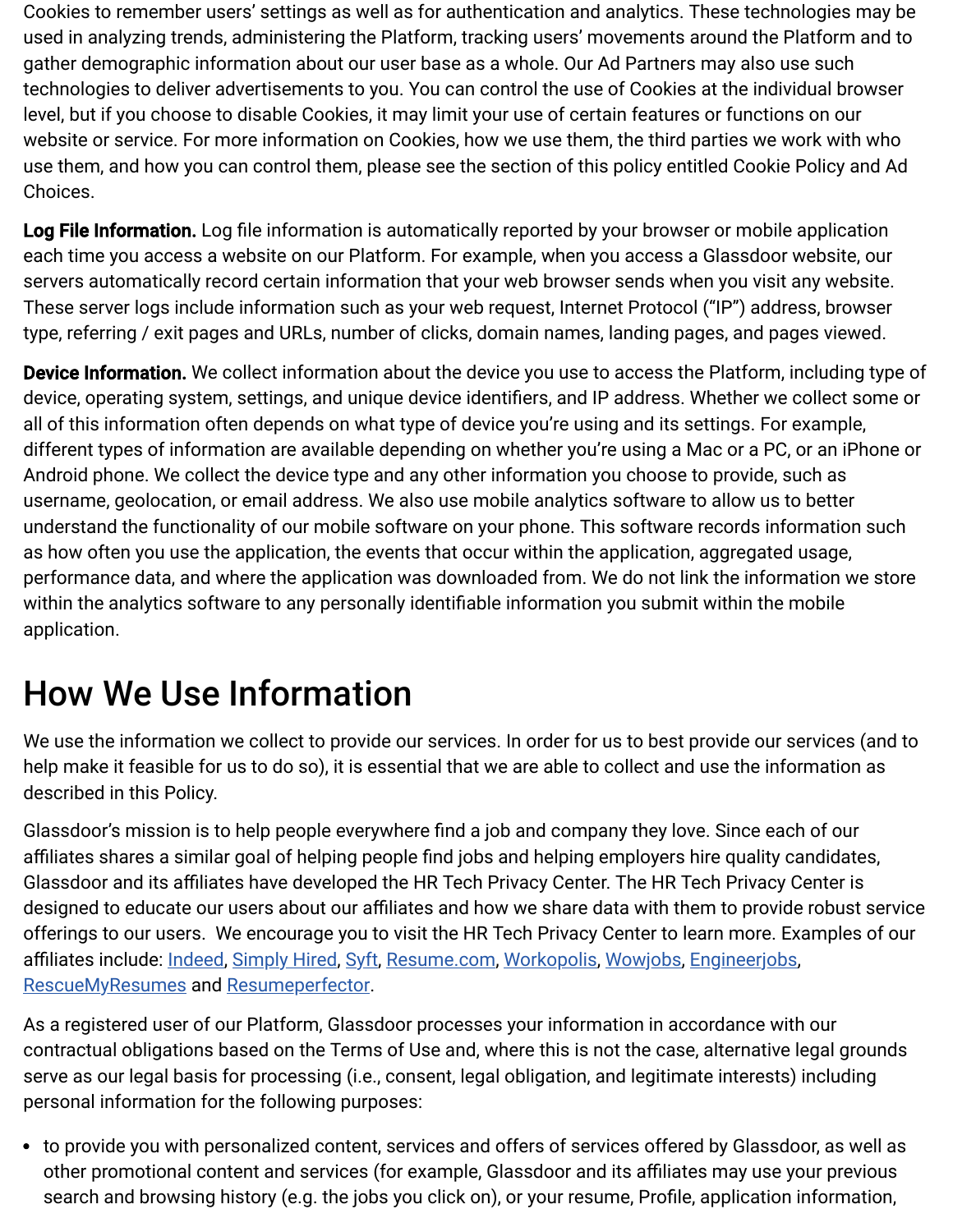and responses to screener questions to determine relevant search results and provide you with recommended jobs on Glassdoor or on sites of Glassdoor affiliates, or Glassdoor may reach out to you about jobs or companies you may be interested in; we also use your IP address and mobile device for these purposes); For the purposes of this Policy, "affiliates" means any entity that directly or indirectly, controls, is controlled by, or is under common control of or with Glassdoor, Inc., now or in the future. "Control" for these purposes means having a majority of shares or the right and ability to direct management.

- to moderate and display the employer reviews, interview reviews, salary reports and other content you have submitted for the benefit of our other users;
- to customize and improve the features, performance, and support of the Glassdoor site and sites of Glassdoor affiliates;
- to communicate with you or initiate communication with you (for marketing or service-related purposes) on behalf of third parties through your Glassdoor account or through other means such as email, telephone (including mobile phone), or postal mail, including through the use of contact information that you provide to us or (where it is lawful for us to do so) that we otherwise obtain from third-party resources;
- to permit Glassdoor or a Glassdoor affiliate to recommend a Glassdoor user (and that user's resume or resume extract) to an employer hosted by Glassdoor or to an employer hosted by a Glassdoor affiliate, subject to visibility settings you control (for example, Glassdoor may use application materials—including resumes and responses to screener questions—to determine whether the words of any job seeker's resume and answers to screener questions match the words of a job posting or resume query, and vice-versa, we may then differentiate matching resumes and screener questions from those that do not match, and present them to employers as matches or not matches);
- to permit Glassdoor to contact Glassdoor users with respect to such recommendations, subject to visibility settings you control;
- to provide relevant advertising, including interest-based advertising from us and third parties, which may mean that we share non-personally identifiable information, such as your job title, to third-party advertisers;
- to transmit your application and save your application materials;
- to share your saved Profile or resume with employers, subject to visibility settings you control;
- to allow Glassdoor and Glassdoor affiliates to process your personal data for the purpose of improving for internal operations, including detecting and preventing fraud and spam, troubleshooting, data analysis, testing, research, and service improvement (this includes use of your IP address and mobile device information to help diagnose problems with our service and to administer the Platform);
- to create aggregated statistical data that does not identify you individually and that we can commercialize (for example, we use mobile device data and IP addresses to create anonymized, aggregate demographic information);
- for other purposes that you separately authorise as you interact with Glassdoor.

When we collect any information that does not identify you as a specific natural person ("Non-Personal Information"), we are permitted to use and disclose this information for any purpose, notwithstanding anything to the contrary in this Policy, except where we are required to do otherwise by applicable law. Examples of Non-Personal Information include: physical location information; demographic information,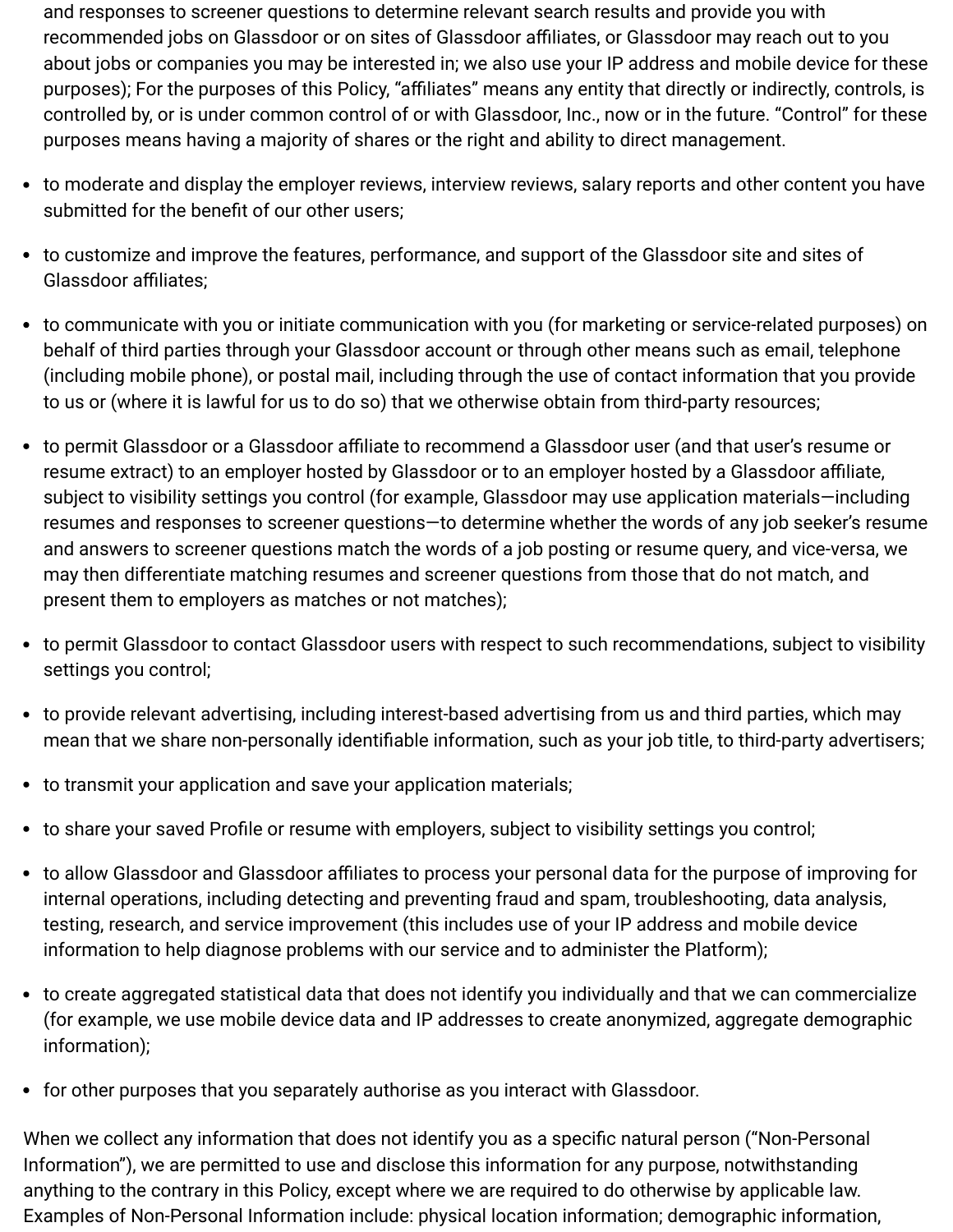including gender, dates of birth, ZIP codes, etc.; or any personal information that has been anonymized, aggregated or de-identified. If we combine any Non-Personal Information with your personal information (such as combining your ZIP code with your name), we will use and disclose such combined information as personal information in accordance with this policy. Similarly, if applicable law requires that we treat certain Non-Personal Information as personal information, we will use and disclose this information as personal information in accordance with this policy.

## How We Share Information/Recipients

We only disclose your personal information to third parties as follows:

We use affiliated and unaffiliated service providers all over the world to help us deliver our service and run our business subject to strict confidentiality agreements. These companies are authorized to use your personal information only as necessary to provide these services to us;

#### Category of Third-Party

#### Categories of Data Shared With Such Third Parties

Advertising Partners & Exchanges

Job Postings, Profile Information, Site Activity, Marketing Activity

Affiliates (as detailed above)

Job Postings, Profile Information, Sales & Support History, Job Applications, Site Activity

Analytics & Optimization Providers

Job Postings, Profile Information, Sales & Support History, Job Applications, Security & Login Information, Site Activity, User Feedback

Cloud Storage & Computing Platforms & Associated Tools and Software Providers

Diversity and Inclusion Information, Job Postings, Profile Information, Sales & Support History, Job Applications, Security & Login Information, Site Activity, User Feedback, Content You Contributed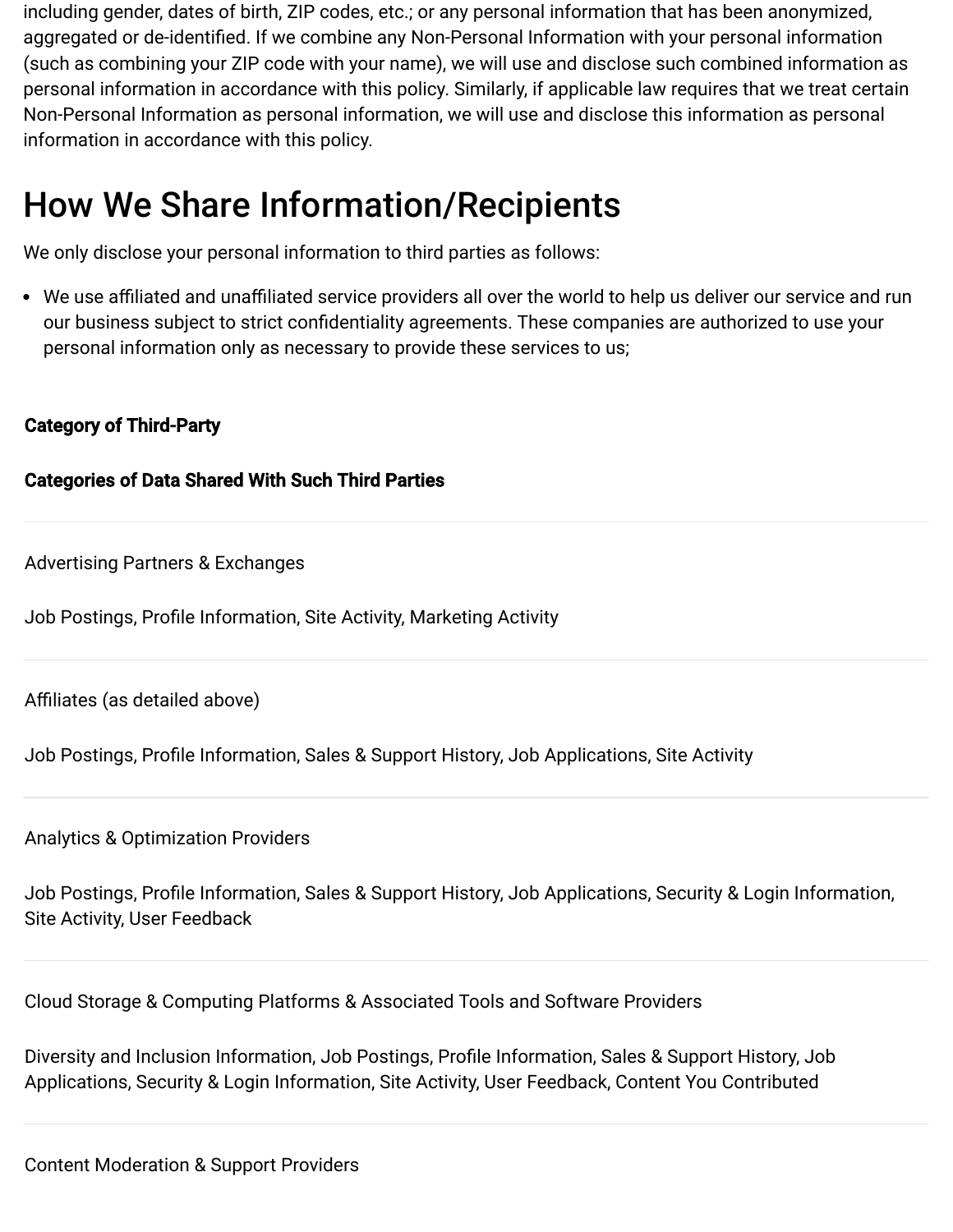Job Postings, Profile Information, Sales & Support History, Job Applications, Security & Login Information, Site Activity, User Feedback, Content You Contributed

Customer Relationship Management & Sales Transaction/Optimization Providers

Job Postings, Profile Information, Sales & Support History, Marketing Activity, User Feedback

Information Technology Service & Support Providers

Job Postings, Profile Information, Sales & Support History, Security & Login Information, Site Activity, User Feedback

Email & Email Delivery Providers

Job Postings, Profile Information, Sales & Support History, Job Applications, Marketing Activity, User Feedback

Employers

Job Applications, Profile Information

Financial Transaction, Accounting, and Audit providers

Job Postings, Profile Information, Sales & Support History

Fraud Detection & Security Providers

Job Postings, Profile Information, Sales & Support History, Job Applications, Security & Login Information, Site Activity, Content You Contributed

Marketing and Prospecting Providers

Job Postings, Profile Information, Sales & Support History, Site Activity, Marketing Activity

We may also share your information with Glassdoor affiliates, namely any entity that directly or indirectly controls, is controlled by, or is under common control with Glassdoor. Such affiliates shall process your personal data either (1) at our direction as a processor under a contractual relationship, (2) as a separate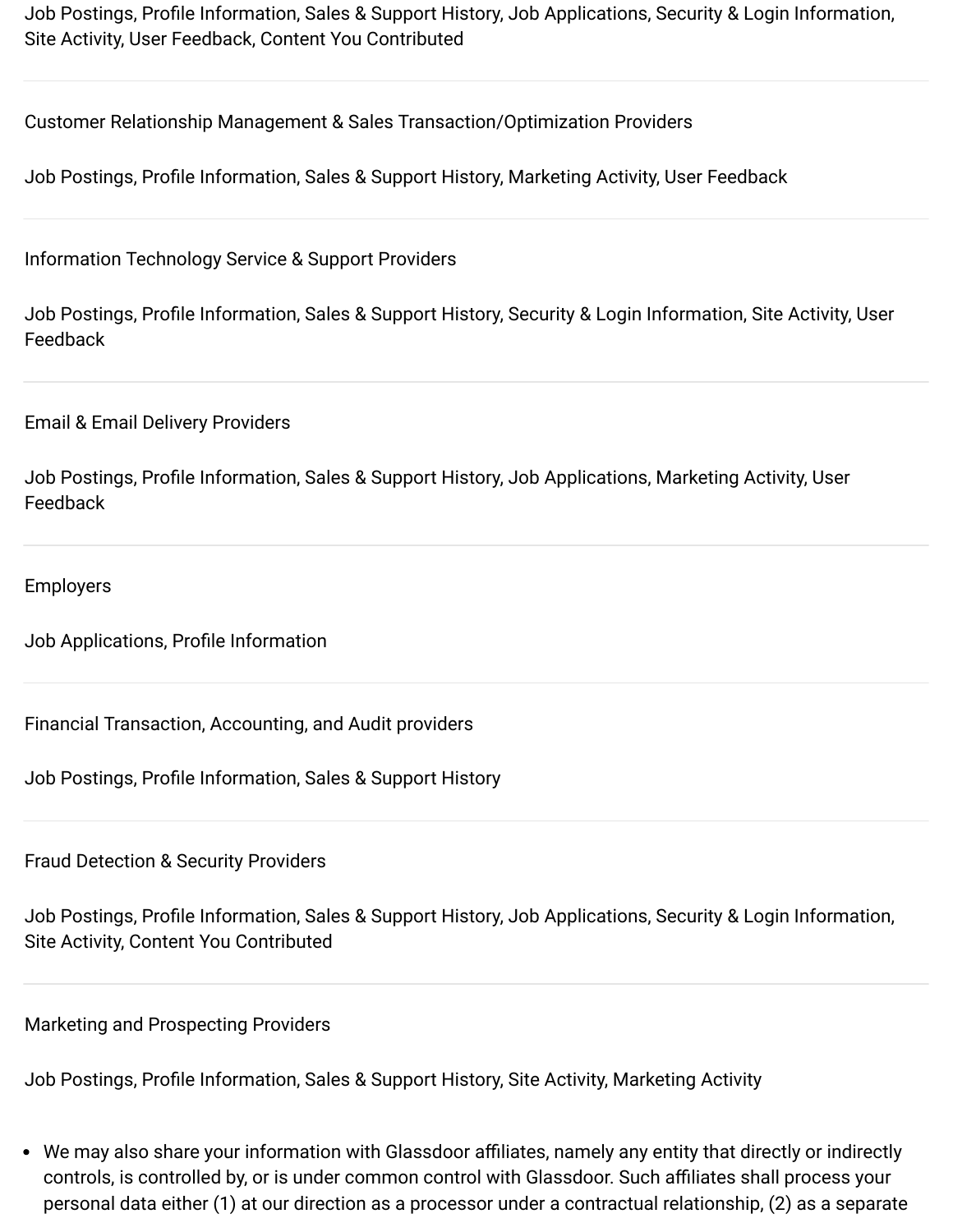controller of your information where you are informed at the time of collection or processing of their relationship to you, or (3) where we believe it is necessary for the purposes of a legitimate interest, and where such purposes are aligned with those for which you provided your personal data to us. These instances and processing activities are outlined in the "How We Use Your Information" section above and will include data falling into the categories described in the section "Information You Give Us". We encourage you to visit the **HR Tech Privacy Center** to learn more.

- We will disclose data If we believe in good faith such disclosure is necessary (1) to comply with relevant laws or to respond to subpoenas or warrants or legal process served on us (though we reserve the right to take action on behalf of our users to defend their right to anonymity when we believe there is a legitimate basis to do so, because candid, lawful, anonymous free speech is fundamental to Glassdoor's mission of workplace transparency); (2) to enforce our **Glassdoor Terms of Use and [Privacy Policy](https://www.glassdoor.com/about/privacy.htm#privacyPolicy)**; (3) when we believe disclosure is necessary or appropriate to prevent physical harm or financial loss or in connection with an investigation of suspected or actual illegal activity; (4) as we otherwise deem necessary and is permitted by applicable laws to protect and defend the rights or property of us, the users of our services, or third parties; or (5) as permitted under applicable laws to meet national security and similar requirements;
- In reorganization or sale of our company or assets, your data may be transferred, subject to the acquirer and its affiliates accepting the commitments made in this Policy and compliance with applicable law;
- If you apply for a particular job through the Platform, we will disclose your personal information to the employer to whom you apply and any vendors they are working with to process your application;
- We invite you to include your resume or other information in more generally available formats for us to share with employers (for example, when you apply to Easy Apply jobs, a static image of your saved Profile), subject to visibility settings you control;
- We share certain information that does not identify you personally, but which is unique to your use of the Platform, such as job titles that you have entered at the time of registration or on your profile. When we share such information, we do not link job titles with your name when we provide this information to others, such as advertisers, recruiters or employers;
- We will otherwise share personal information with your consent.
- As described in this section, Glassdoor may share your data with our affiliates. When we share this data, this may be considered a "sale" under applicable law. Once we begin sharing data you will be able to opt-out of this sharing by accessing the link in our footer titled "[Do Not Sell My Info"](https://www.glassdoor.com/about/doNotSell.htm)

## The Legal Basis on Which Glassdoor Processes Your Personal Data

Glassdoor collects and processes your personal information on the basis of different legal grounds, depending on the nature of the personal information being provided and the type of processing involved.

#### *Performance of a Contract*

Most of the personal Data processed by Glassdoor is performed on the basis that it is necessary for the performance of our agreements with you (among them, your agreement to our Terms of Use and this Policy),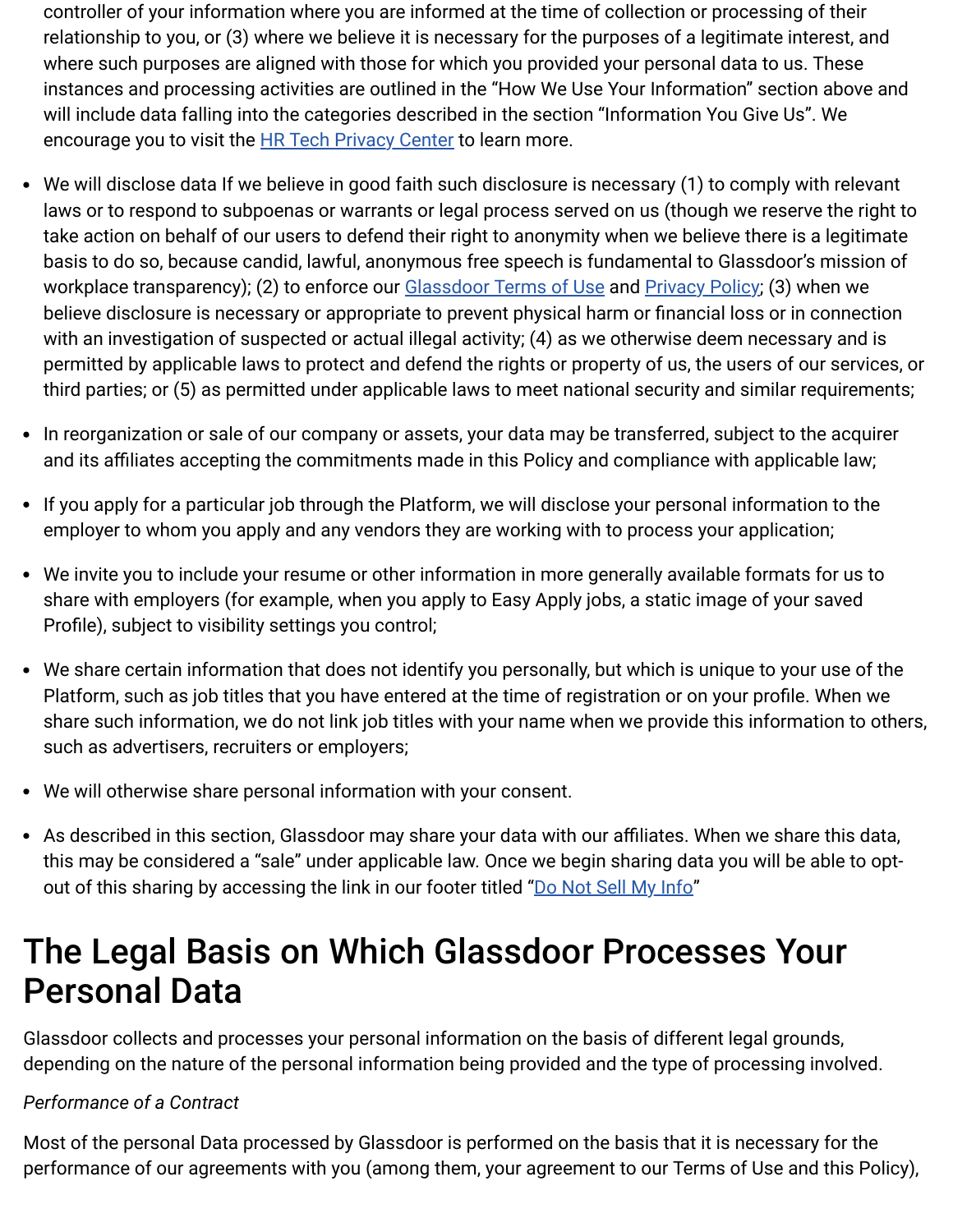or in order to take steps at the request of the user prior to entering such an agreement. An example of this would be where Glassdoor sends a job seeker's application to an employer.

#### *Legitimate Interest*

A second ground relied upon by Glassdoor for other types of processing of your personal information is that it is necessary for the purposes of legitimate interests pursued by Glassdoor. Such legitimate interests may include where Glassdoor sends you marketing about our products and services or where we believe you have a reasonable expectation that we will perform a particular type of processing on your behalf. A further example would be where Glassdoor shares your personal information with our affiliates as detailed in the "How We Share Information/Recipients" section above. Glassdoor will only rely on such a ground where an assessment has been performed balancing the interests and rights involved and the necessity of the processing in order to provide our services, products and features to you.

#### *Compliance with a Legal Obligation*

A third ground relied upon for certain types of processing is that it is necessary in order to allow Glassdoor to comply with a legal obligation. An example of this would be where Glassdoor is required to retain business records for fixed periods of time or transmit them to a user in order to comply with local legal requirements. Another example is when Glassdoor collects Equal Employment Opportunity (or similar programs in your country) information on behalf of employers as part of the process of processing your applications to employers through the Glassdoor platform.

#### *Consent*

Finally, in certain limited situations, Glassdoor relies on your consent in order to process your personal information. Where Glassdoor requires your consent in order to collect and process certain personal information, we seek your consent at the time of provision, and such processing will only be performed where consent is secured unless Glassdoor has another lawful basis on which to rely. For example, your consent may be sought where you submit feedback to Glassdoor, or in certain instances where you initiate a marketing message or other communication with Glassdoor. You can withdraw your consent, as detailed in the "Other Important Privacy Information" section below, where applicable.

## Additional Personal and Demographic Information You May Elect to Give Us

At Glassdoor, our mission is to help everyone find a job and company they love. We also believe transparency is one of the most powerful forces for good in the world. At its core, transparency about the workplace empowers people with the right information to make the right decisions about their careers. In an effort to innovate and evolve, and in order for us to take workplace transparency to the next level, you now have the option to provide us with personal diversity and inclusion ("D&I") information.

In particular, we may ask you to provide (and we may subsequently collect) certain categories of D&I information about you, including information relating but not limited to:

- Age
- Disability
- Gender Identity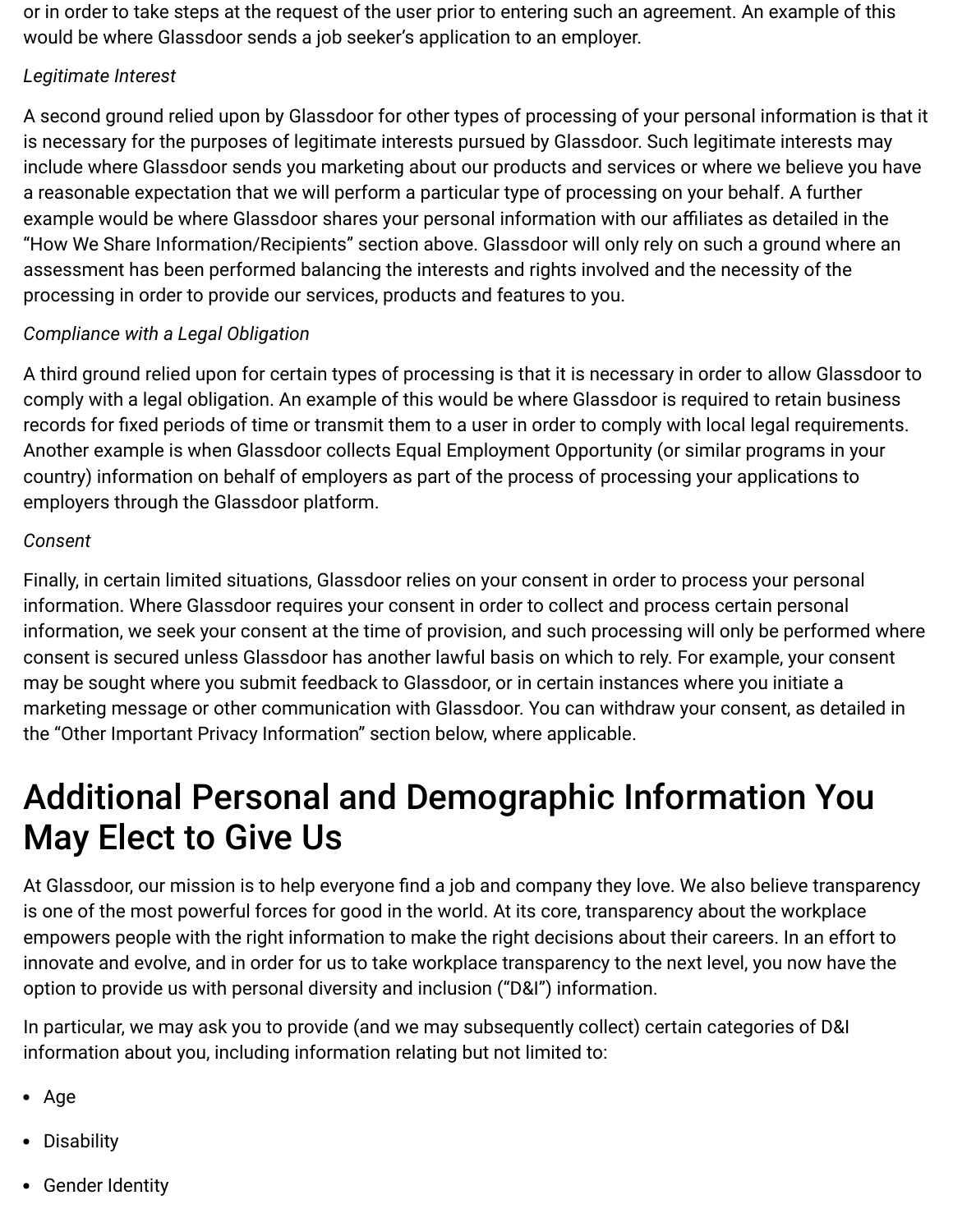- Language
- Leading Personality Trait
- Marital Status
- Parental Status
- Race & Ethnicity
- Religion
- Sexual Orientation
- Veteran Status

#### D&I Information Principles

We recognize that some of these categories of information are sensitive and very personal. We therefore want to be fully transparent in how we collect and process this data so that you can make an informed decision whether or not you want to provide this information to us.

First, you are *never* obligated to provide this information to access or use the Glassdoor platform. Glassdoor will always remain a place you can visit to find out information about companies and jobs without the need to supply personal information beyond your comfort level, i.e., the level at which you elect to share information about yourself (except as required in order to use a particular service, such as personal information necessary to apply for a job).

Second, we will only collect and process D&I information based on your explicit consent.

Third, you will always have the option at any time to remove previously supplied D&I information, or to update D&I information that may have changed.

Fourth, we employ physical, electronic, and managerial measures to safeguard the information we collect online. However, you should know that no company can fully eliminate security risks, so we cannot make guarantees about any part of our services.

Fifth, we use D&I data only for the purposes described in this Policy unless we notify you at the time of collection that we may use it in some other manner.

Sixth, we take precautions to ensure that your decision to provide your D&I information does not inadvertently negate your anonymity or reveal your identity on our platform. For example, we may limit the number of reviews or other pieces of content required with certain D&I attributes for those D&I attributes to become visible to the public in order to ensure that we do not inadvertently disclose sufficient information about a particular user's personal attributes that would make them identifiable. While we take your anonymity extremely seriously and make our best efforts to ensure that D&I information does not inadvertently lead to your identification, there are two instances in which such disclosure of a user's identification may occur:

1. In order to provide a voice and agency to those who, regardless of the risks of identification, affirmatively wish to have their opinions and experiences heard, we may provide an option for users to opt into the disclosure of their D&I data in a manner and to an extent that may lead to loss of their anonymity on our platform. These choices will be conspicuously marked and will require affirmative assent to verify your understanding, intention, and acceptance of this risk of identification.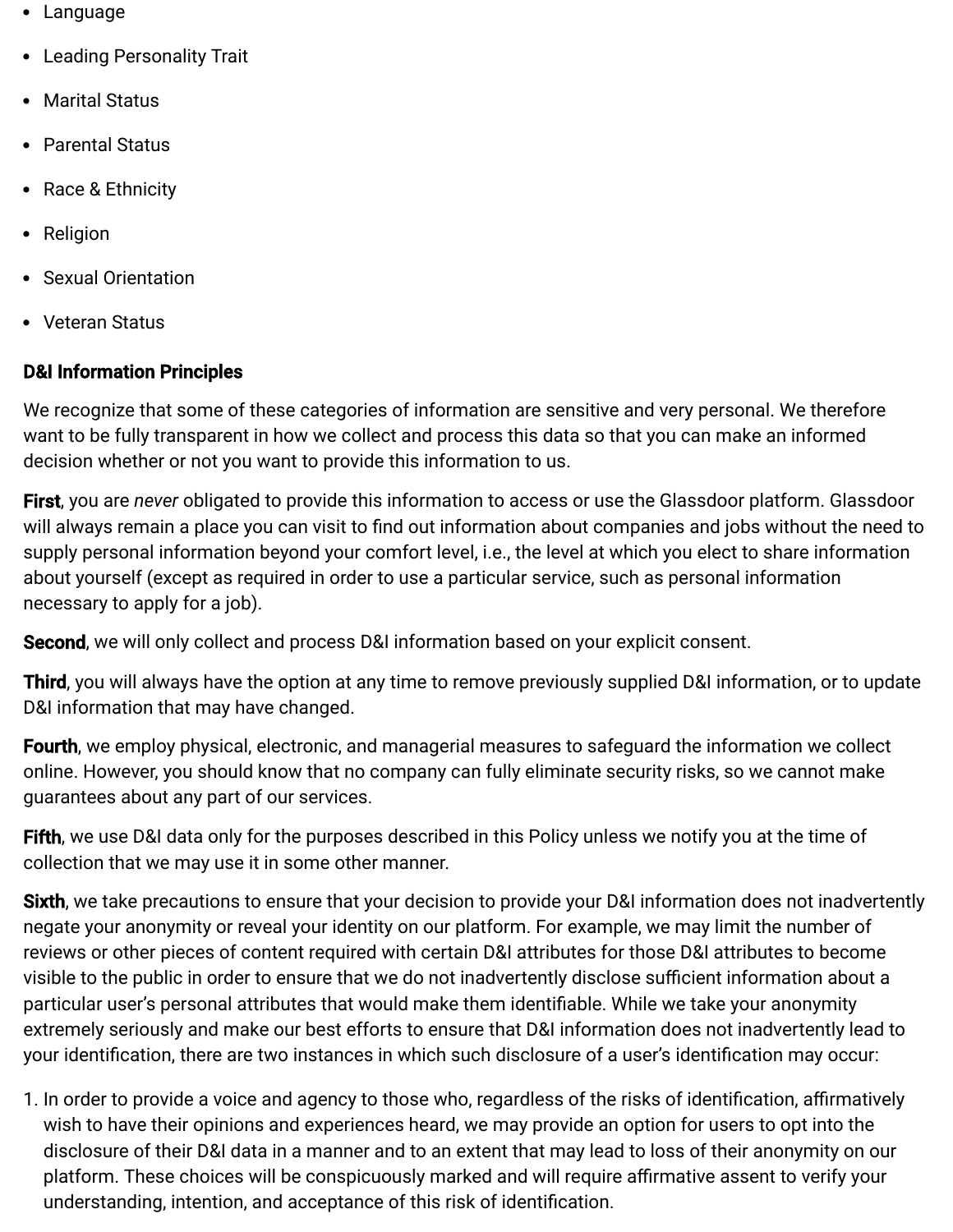2. While we try very hard to plan for all contingencies, we are not perfect. The preventative measures we take and our platform's technological performance may not always function the way we intend when combined with the complex realities of many millions of unique workplaces into which we have limited, imperfect visibility. As we collect more personal information about our users that may be displayed publicly, there may be instances where the mechanisms we have designed to protect your anonymity fail. This is never our intention, and we take multiple steps to ensure this is not the case. But, in the interests of transparency, we want to be sure we make you are fully aware of this risk.

Seventh, we will never sell or transfer your D&I information to a third-party in a way that would present a risk to your anonymity (i.e., we will never transfer your D&I information to a third-party in conjunction with other particular information about you sufficient for a third-party to identify you). We may, however, disclose your D&I information to one of our affiliates or service providers as defined and described in this Policy to enable affiliate or service-provider data processing for purposes consistent with this Policy and the principles outlined herein (see the section of this Policy titled "How We Share Information/Recipients"). We may also anonymize and/or aggregate and make available data to third parties and the public as described in this Policy (e.g., to provide insights into diversity metrics in particular areas, industries, companies, or countries, or make available data reports outlining economic or labor trends).

#### How We Use D&I Information

Depending on your selections if and as you elect to disclose D&I information, we will use the data you provide to implement new platform features, track various diversity and inclusion trends across industries, countries, and globally, and push employers to begin sharing diversity data and make changes to their practices in response to the insights we provide.

As a registered user of our Platform, Glassdoor processes your D&I and some non-D&I information in accordance with our contractual obligations based on the Terms of Use, this Policy, and your consent for the following purposes:

- Providing insights into wage discrepancies (e.g., showing gender and racial/ethnic wage gap disparities)
- Providing D&I-based analysis of jobs and companies (e.g., we may utilize D&I information to generate reports highlighting employers that best embrace diversity, support LGBTQ rights, minimize wage gaps, etc.)
- Providing diversity and inclusion metrics and ratings (e.g., provide insights for job seekers who want to learn more about diversity and inclusion with respect to specific industries or companies)
- Providing search optimization and filtering via diversity data (e.g., providing users the ability to filter Glassdoor content or companies based on certain employer qualities or employee experiences and attributes; for example, employers that are supportive of LGBTQ+ rights or who are particularly supportive of women with respect to enhanced maternity leave benefits; As users provide D&I information, their reviews may be associated with aggregated categories, such as filtering for all the African-American, Pacific Islander, and Latinx reviews for a particular company/all the reviews for an industry. In some instances, particular reviews may be tagged with D&I attributes.)
- Enhancing employer/employee diversity disclosures for job seekers (e.g., we may allow employers to share internal diversity data, diversity program details, and testimonials from their own employees; we may provide opportunities for jobseekers and employees to engage and have anonymous discussions on D&Irelated and other topics, )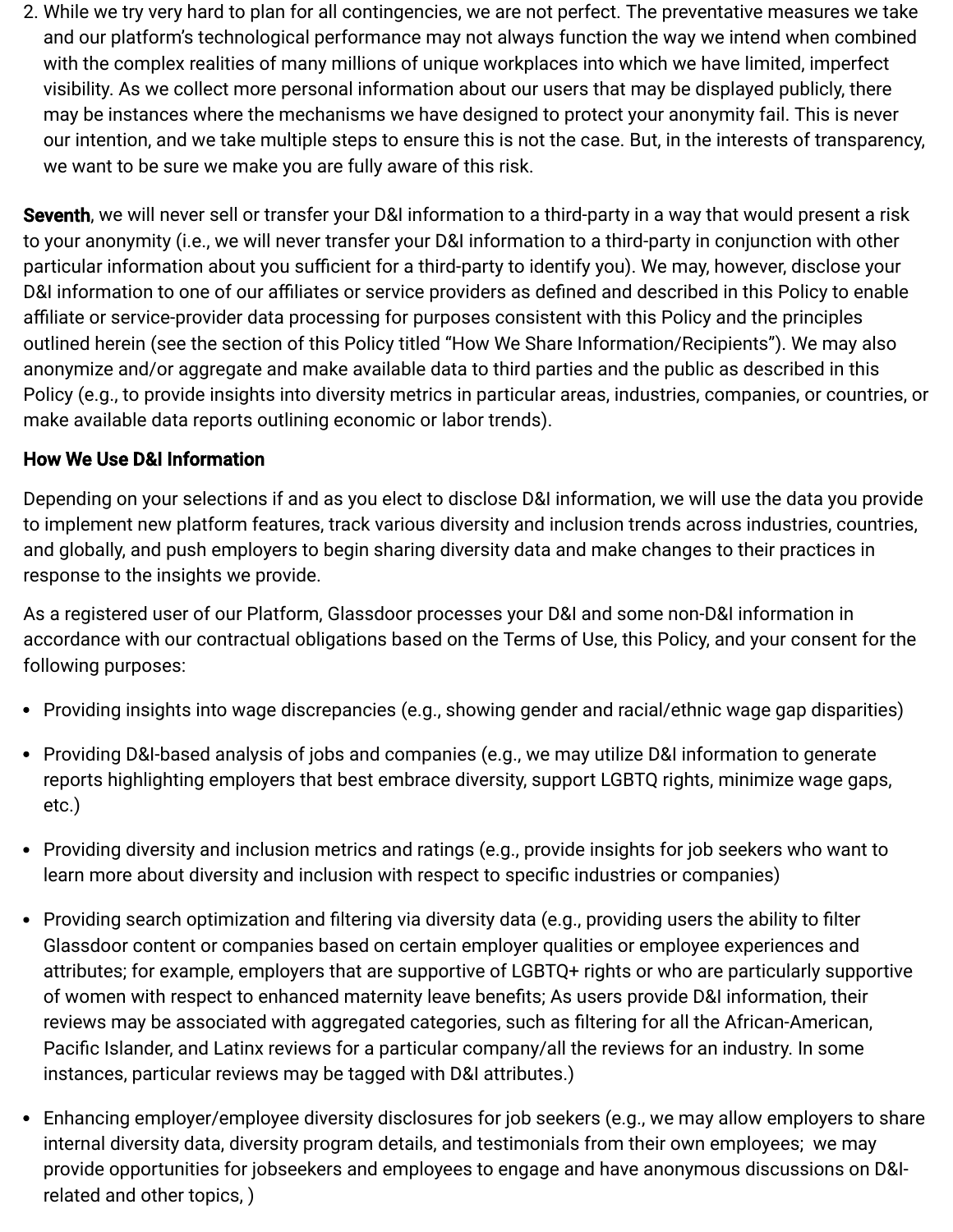• Incorporating D&I information into existing or new products and services otherwise detailed in this Policy (see the section of this Policy titled "How We Use Your Information")

#### How We Share D&I Information/Recipients

As we describe in Section Seven of our D&I Information Principles above, we may share D&I information consistent with our Policy overall. Please refer to the section of this Policy titled "How We Share Information/Recipients".

## Cookie Policy and Ad Choices

This Cookie Policy describes how Glassdoor uses Cookies and similar technologies. For more information on our general data privacy practices, please see the full **Privacy Policy**.

### **Cookies**

Cookies are small pieces of data that are stored on your computer, mobile phone, or other device when you first visit a page. We use cookies, web beacons, locally shared objects (sometimes called "flash cookies"), mobile identifiers and similar technologies ("Cookies") to help us recognize you on the Platform, enhance your user experience, understand usage of the Platform, and show you relevant advertising. Cookies may also be set by other websites or services that run content on the page you're visiting. After you register on the Platform, we may connect information we collect from the Cookies set by us and our partners with other information received from you. The provision of your data via Cookies is voluntary except for those Cookies that we place on your device because we need them for the performance of our Platform and our services.

### What types of Cookies do we use?

We use two types of Cookies on the Platform: "session cookies" and "persistent cookies." Session Cookies are temporary Cookies that remain on your device until you leave the Platform. A persistent Cookie remains on your device for much longer until you manually delete it (how long the Cookie remains will depend on the duration or "lifetime" of the specific Cookie and your browser settings).

### What are Cookies used for?

Cookies transmit information about you and your use of the Platform, such as your browser type, search preferences, job titles, data relating to advertisements that have been displayed to you or that you have clicked on, and the date and time of your use. With the exception of an identifier Cookie that we associate with registered accounts to prevent fraud by members of the Platform, Cookies link to certain unique information such as the job titles that you entered at time of registration or on your profile, but this is not linked to your name. We use four types of cookies: Strictly Necessary, Functional, Analytics, and Targeting. You can reference which specific cookies fall into each category by using our Cookie Consent Tool in our website footer.

#### We use Cookies for things like: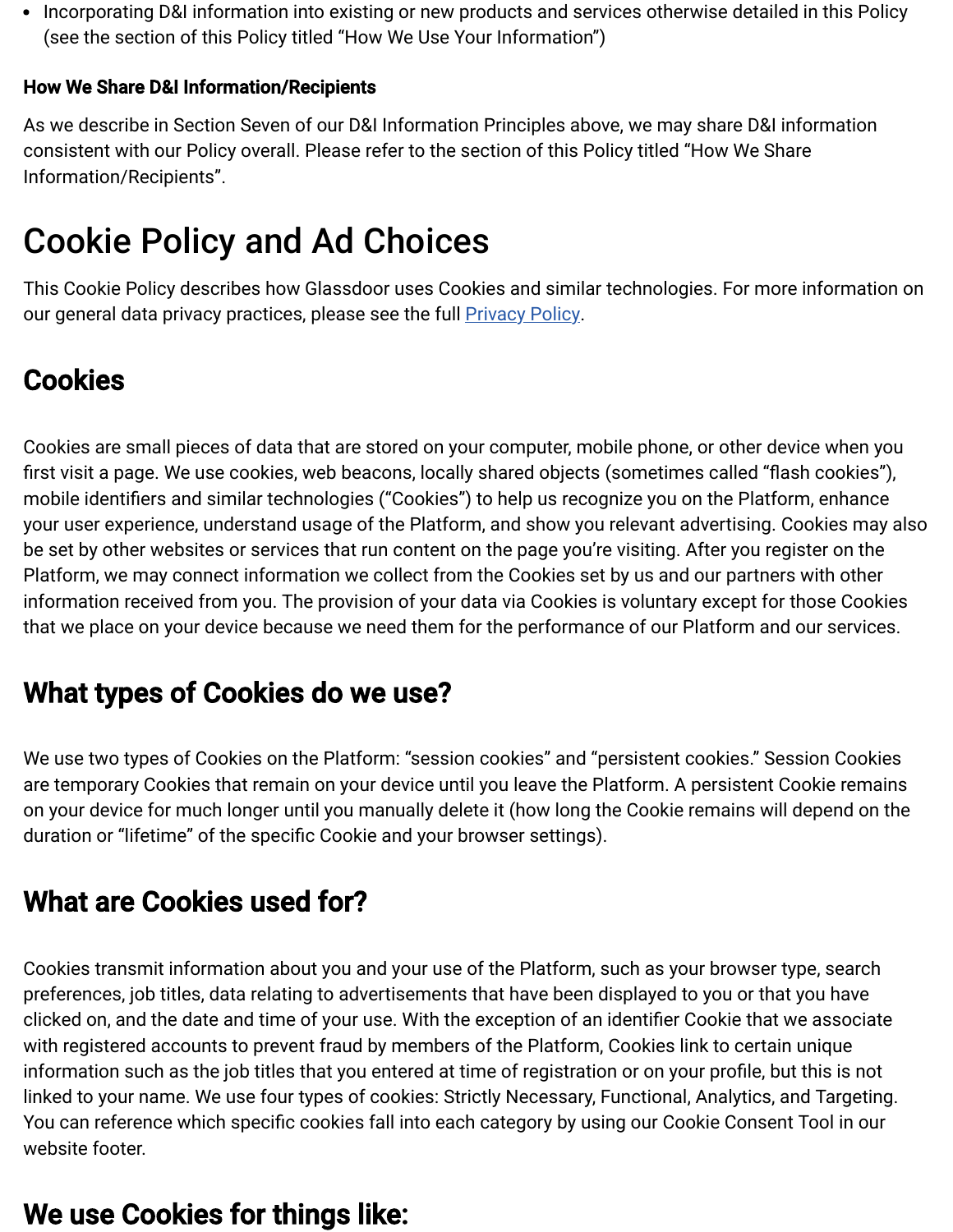Purpose

#### Explanation

Authentication

We use Cookies to help us determine whether or not you've signed in to the Platform and to keep you signed in during visits as you access different pages.

**Security** 

We use Cookies to enable and support security features, prevent fraud, and protect your data from unauthorised access.

#### Preferences and Features

We use Cookies to enable features and help us provide you with personalised content, such as showing you your recent search activity.

#### Advertising

We use Cookies to deliver, evaluate and improve advertising, such as by using information about you to provide relevant advertising both on and off the Platform. Our Ad Partners may use a cookie to determine whether you've already been shown an advert or how it performed, or provide us with information about how you interacted with an ad.

#### Analytics and Performance

We use Cookies to analyze how our visitors use the Platform and to monitor site performance. These Cookies help us to identify and fix errors, understand and improve services, research and test out different features, and monitor how our visitors reach our sites.

#### Targeting Cookies: Ad Choices and Managing Cookies

Glassdoor works with several third parties to provide you with personalized, interest-based advertising. We may target ads to you, and measure their performance, on and off the Platform using: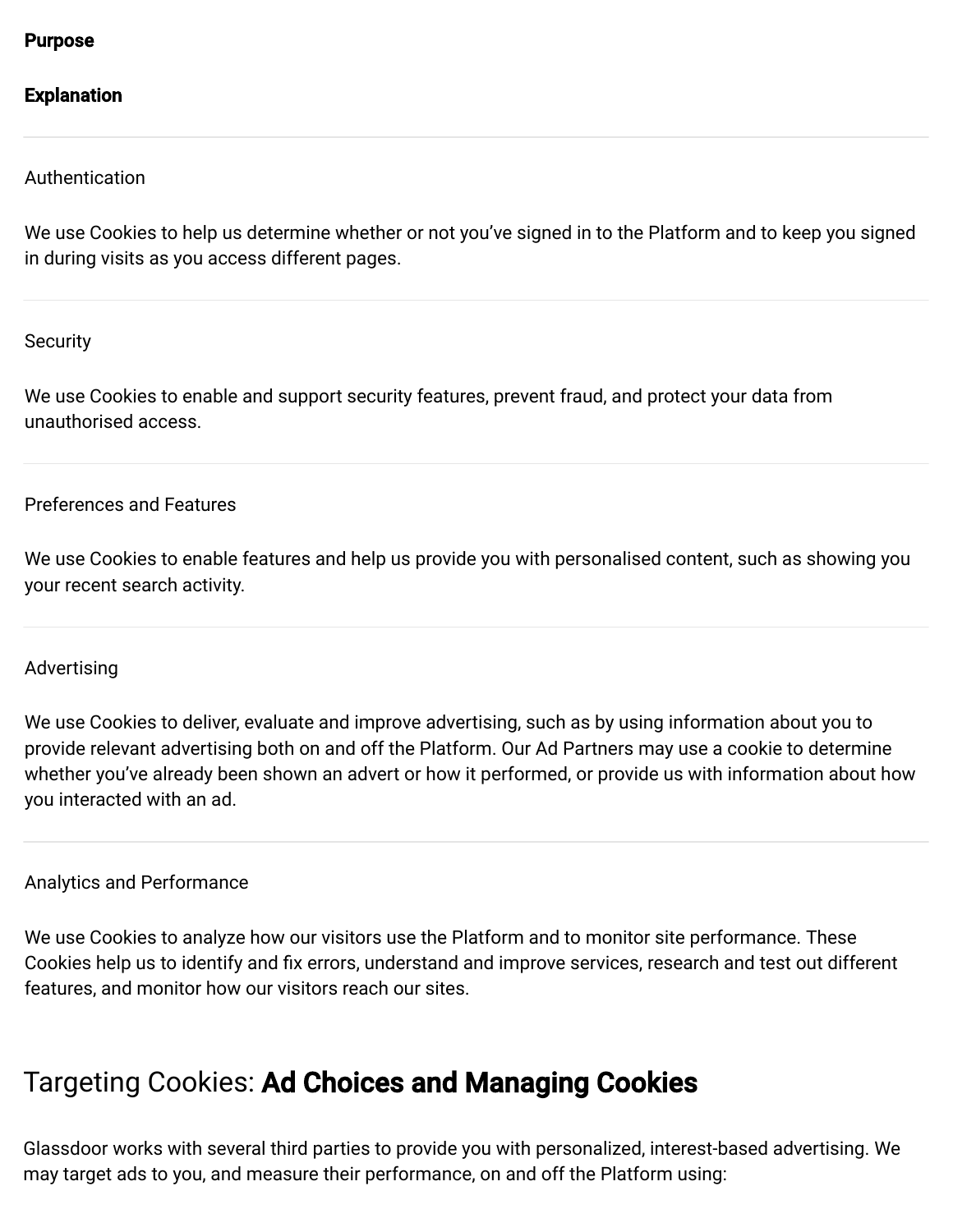- Member-provided profile information (e.g., job title, occupation, location, authorized information shared from your Social Networking Site)
- Your use of the Platform (e.g., search history, job clicks, companies you follow);
- Information inferred from data described above (e.g., using job titles from a profile to infer industry, seniority, and compensation bracket).
- IP address or mobile device location information (to the extent you have enabled location tracking on your device);
- Cookies (both on and off the Platform) which may include information from the Ad Partners we use to help deliver relevant ads to you.

### How We Work with Third-Party Ad Partners

When we work with our Ad Partners to serve you personalized, interest-based advertising, we do not share information with them that they can use to identify you or associate with you as a specific individual unless you have instructed us to do so (such as when you fill out a lead form in an ad, or approve your Profile for display to employers). Similarly, if one of these Ad Partners has information about you saved in one of their own Cookies on your browser, they use that information to help us send you a relevant ad, but they do not share with us information that we can associate with you as an individual.

We work with third parties, such as Google Analytics, to provide analytics services that use the Cookies set on your device to measure the performance of advertising and track traffic to Glassdoor generally. We have also implemented [Google Analytics Demographics and Interest Reporting,](https://support.google.com/analytics/answer/2799357?hl=en) which categorizes Cookie information so that we and third-party service providers can better deliver advertisements that are relevant and useful to you on the Platform and various websites across the internet. In addition, a Cookie on some of our employer clients sites provides us with aggregate data about the number of applications submitted to those sites by users of Platform.

### Consenting to Cookies and Opting Out of Cookies

As we describe in our cookie banner (for our users in jurisdictions where we display a consent banner) and in our Cookie Consent Tool (located in the Glassdoor website footer), we use Cookies that are strictly necessary for us to provide the services you use and you cannot opt out of these Cookies on the Platform. By utilizing our Cookie Consent Tool, you can reject all but Strictly Necessary cookies, or opt out if specific categories of cookies at any time (as described above and in the Tool). You are also able to disable placement of some (but not all) Cookies by setting your browser to decline cookies, though this may worsen your user experience. Additionally, you can also control, manage and/or delete cookies via your browser settings. A useful resource for information about deleting and controlling cookies can be found at [AboutCookies.org](http://www.aboutcookies.org/).

If you enable location data for the mobile version of the Platform (including any version installed as a native application), we may use your location data to serve you geo-targeted ads for employers and other advertisers that are local to you. In such instances, we do not share your location with the advertiser or advertising network; rather, we provide the advertiser or advertising network with a means to push ads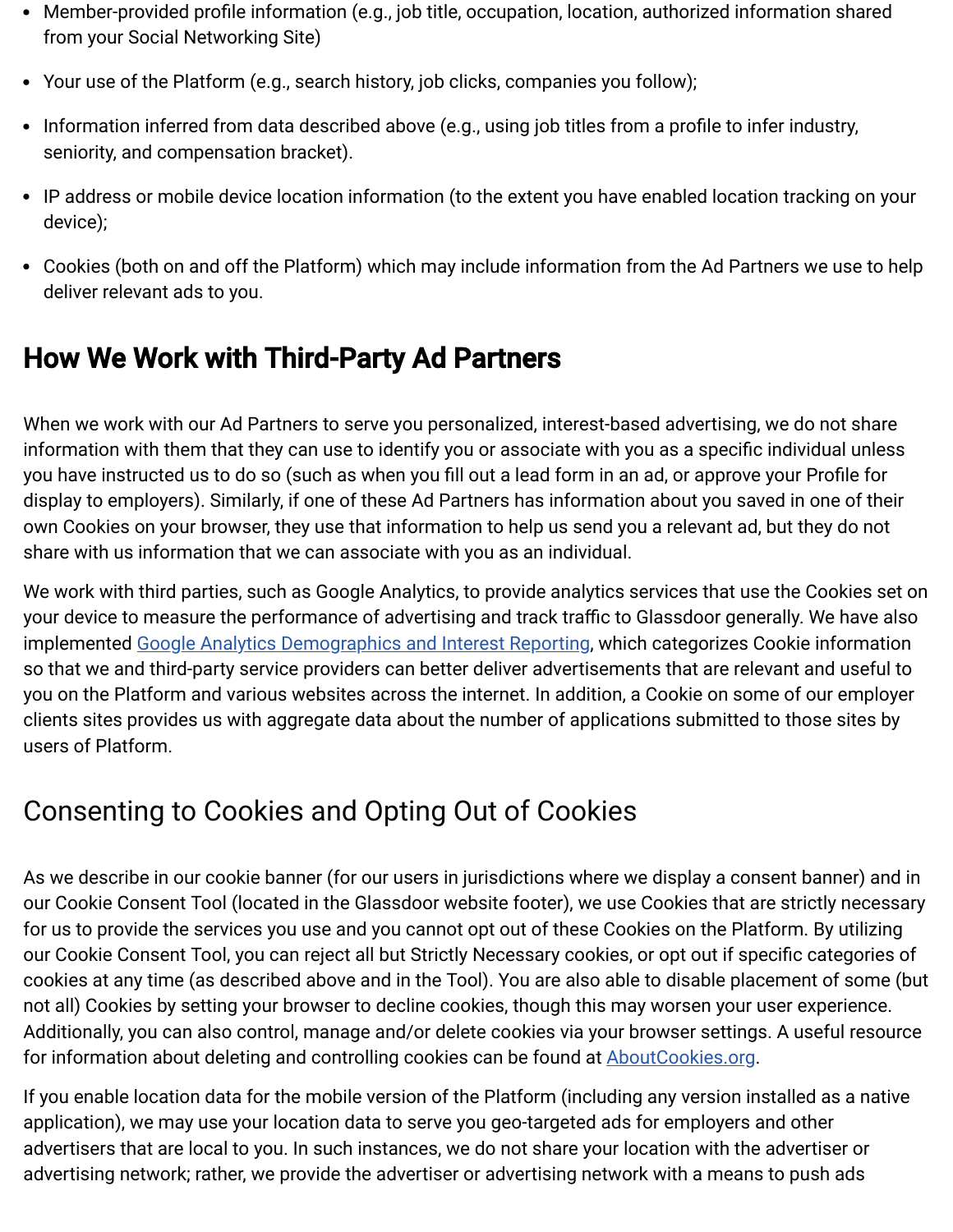through to users located in certain areas. You may disable location services at any time in your device privacy settings or the Glassdoor native app settings.

### Ad Partner Cookies

Here are some options for managing the third-party Cookies used by our Ad Partners:

When visiting Glassdoor from a region where applicable law requires consent for the use of non-strictly necessary cookies, we surface a cookie consent banner and request your consent. You can adjust Cookie preferences on Glassdoor through our Cookie Consent Tool located in the Glassdoor footer.

You are also able to opt out of other third-party advertiser and ad network placement of Cookies or targeted advertising generally by visiting the following links: [Network Advertising Initiative](http://www.networkadvertising.org/choices/); [Digital Advertising Alliance;](http://www.aboutads.info/choices/) [European Interactive Digital Advertising Alliance](http://www.youronlinechoices.eu/) (for users in the EU); The Digital Advertising Alliance of [Canada \(for users in Canada\); or you can follow opt-out instructions of the Ad Partners we work with list](http://youradchoices.ca/choices)ed [here](https://www.glassdoor.ie/about/privacy-third-party.htm). You will continue to receive generic ads by companies not listed with these opt-out tools.

You can opt out of tracking by Google Analytics and Google Analytics Demographics and Interest Reporting services by visiting [Google Ads Settings](https://www.google.com/settings/u/0/ads) or by downloading the [Google Analytics Opt-Out Browser Add-on](https://tools.google.com/dlpage/gaoptout).

*Please note:* If ads or other features on the Platform are provided by third parties, those parties set and use their own Cookies that are subject to those third parties' privacy notices and policies. Glassdoor does not have access to, or control over, these Cookies. Also, if you respond to ads posted by third parties or submit information to third parties via the Platform, such third parties receive information about you subject to their privacy policies.

### Do Not Track Signals

We do not currently respond to 'do not track' signals and similar settings or mechanisms. When you use the Platform, we try to provide a customized experience.

## Other Important Privacy Information

### Your Privacy Rights

Glassdoor operates globally and is therefore subject to a variety of data privacy laws that confer a range of privacy rights upon our users. We have chosen to provide all of these privacy rights to our users regardless of their location.

• If you wish to submit a data rights request to access, correct, delete, export, rectify, update, or ask questions about your personal data, you may do so via our **Privacy Requests Page**. Your name and email address will be requested. A verification email will be sent to you to verify your identity. An agent may submit your name and email address on your behalf via the Privacy Request Page, but we can only verify your request by asking you to click the verification link in the verification email.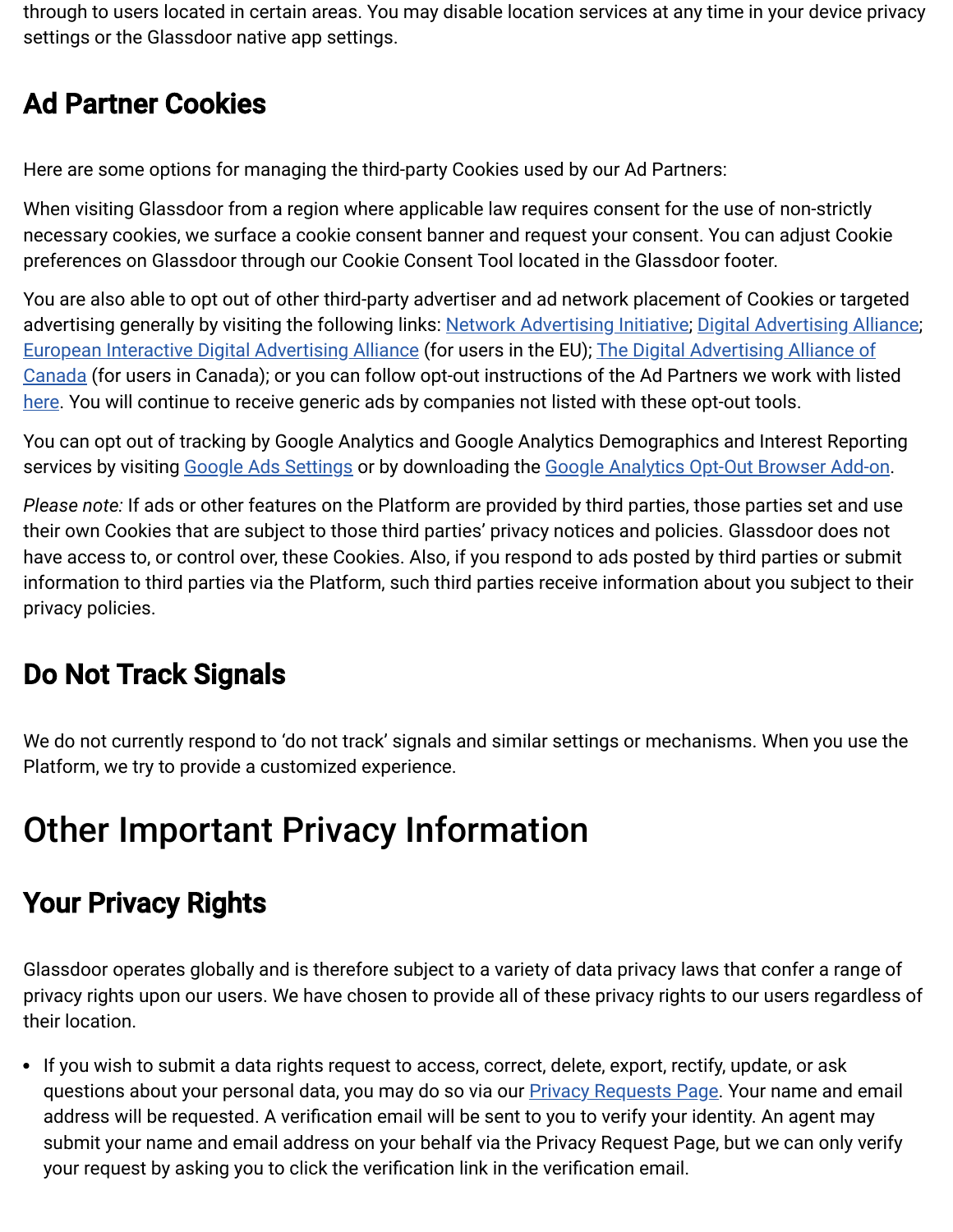- In addition, you can object to the processing of your personal information or ask us to restrict processing of your personal information via our **Privacy Requests Page**.
- You have the right to opt-out of marketing communications we send you at any time. You can exercise this right by clicking on the "unsubscribe" or "opt-out" link in the marketing emails we send you. Registered users can manage their account settings and email marketing preferences as described in the "Choices Regarding Your Personal Information" section below. If you are an unregistered user, or to opt-out of other forms of marketing (such as postal marketing or telemarketing), you may contact us using the contact details provided under the "How to contact us".
- Similarly, if we have collected and processed your personal information with your consent, then you can withdraw your consent at any time. Withdrawing your consent will not affect the lawfulness of any processing we conducted prior to your withdrawal, nor will it affect processing of your personal information conducted in reliance on lawful processing grounds other than consent. You have the right to complain to a data protection authority about our collection and use of your personal information. For more information, please contact your [local data protection authority.](https://ec.europa.eu/justice/article-29/structure/data-protection-authorities/index_en.htm)
- Glassdoor does not process your information for the purpose of making automated decisions about you which has a legal or other significant effect.

Glassdoor does not discriminate against users' that exercise any of these privacy rights. We respond to all requests we receive from individuals wishing to exercise their data protection rights in accordance with applicable data protection laws. We will respond to all requests within a reasonable timeframe. Notwithstanding the foregoing, we reserve the right to keep any information in our archives that we deem necessary to comply with our legal obligations, resolve disputes and enforce our agreements.

#### Choices Regarding Your Personal Information

In addition to your rights outlined above, if you are an individual consumer member of Glassdoor, you can manage your account settings in the "[Account Settings"](https://www.glassdoor.com/member/account/settings_input.htm) page on the Platform where we provide you with the opportunity to 'opt-out' of having your personal information used for certain purposes. If you are an employer with an Employer Account, you can manage you can manage your account settings in the "[Account Settings](https://www.glassdoor.com/member/account/settings_input.htm)" page on the Glassdoor for Employers website. Employers can manage settings for email marketing by Glassdoor by clicking [here](http://resources.glassdoor.com/UnsubscribePage.html).

We will send you notifications and if, and to the extent, you have opted-in to promotional communications, or other messages using the contact information (e.g., your email address, your mobile device identifier) you provided to us when you registered or when you requested information from us. You may opt-out of continuing to receive optional messages by following the instructions included in each message. Also, you can control most of the emails you receive from us by editing your email preferences within "My Account" settings on the site; provided you will need to separately opt-out of receiving our various blog post update emails by unsubscribing to each blog that you have originally subscribed to. You can control the mobile push notifications within the "Me" section of the mobile app.

We will send you service-related announcements when we believe it is necessary to do so. Generally, you cannot opt-out of these announcements, which are not primarily promotional in nature. If you do not wish to receive these announcements, you have the option to deactivate your account. In some cases, you can stop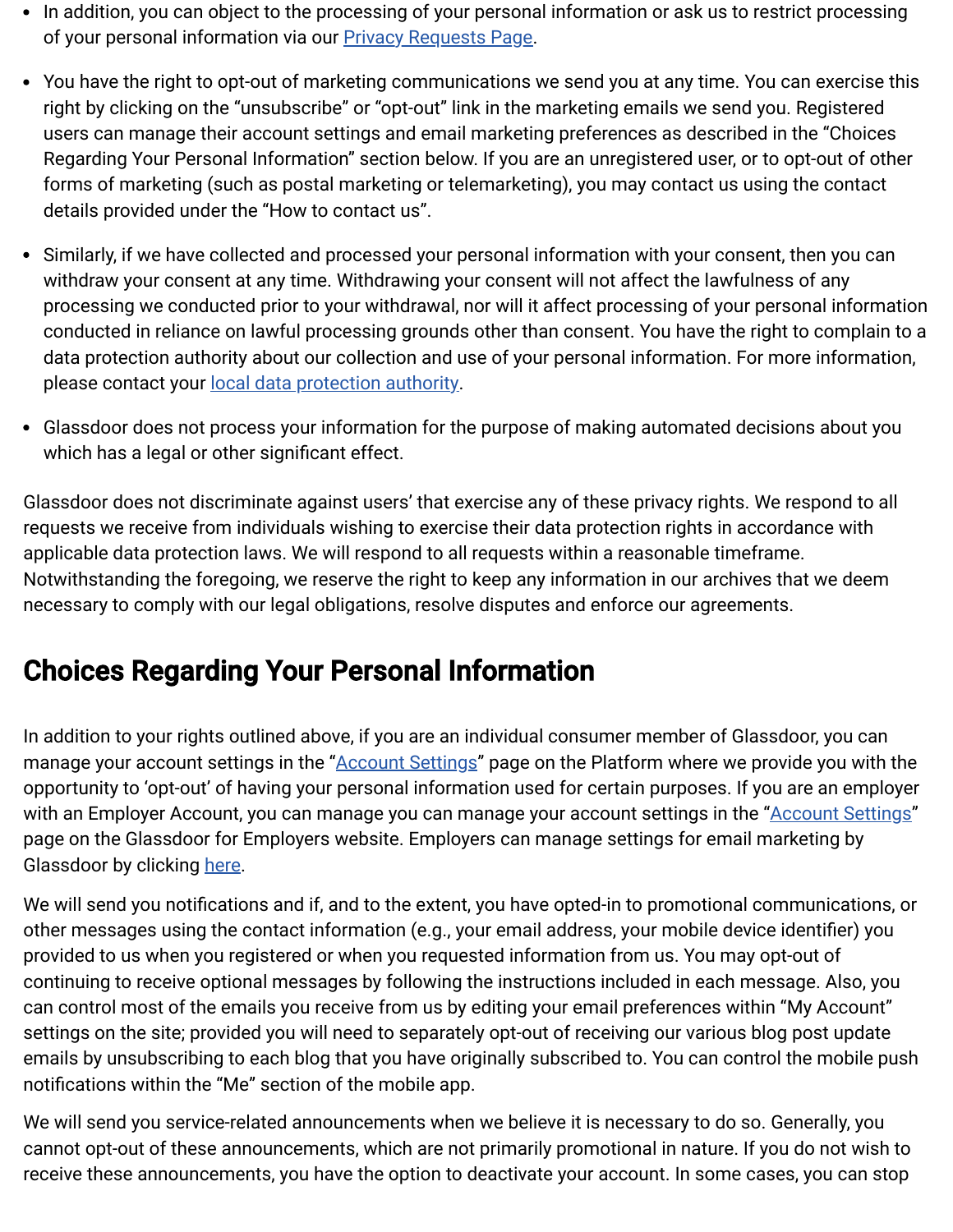or limit the information we collect by automated means. To learn more about how you may be able to stop or limit our receipt of that information please review the section entitled Cookie Policy and Ad Choices.

### Close Your Account

If you'd like to close your Glassdoor account, you can do so within your Account Settings on the Platform. For specific instructions, please see [this article](https://help.glassdoor.com/s/article/Close-my-Glassdoor-account?language=en_US) in our Help Center. When you close your account, you will no longer have full access to salaries, reviews, and interviews, and any content you have submitted will be pulled from the display on the Platform, but we reserve the right to keep any information in a closed account in our archives that we deem necessary to comply with our legal or regulatory obligations, resolve disputes and enforce our agreements. If, after you close your account, you wish to know which personal information we keep you can proceed in accordance with your rights set out above.

### How Long We Keep Your Personal Information

We keep your personal information only so long as we need it to provide the Platform to you and fulfill the purposes described in this Policy. This is also the case for anyone that we share your personal information with and who carries out services on our behalf. Retention periods can vary significantly based on the type of information and how it is used. Our retention periods are based on criteria that include legally mandated retention periods, pending or potential litigation, our intellectual property or ownership rights, contract requirements, operational directives or needs, and historical archiving. When we no longer need to use your personal information and there is no need for us to keep it to comply with our legal or regulatory obligations, resolve disputes and enforce our agreements, we'll either remove it from our systems or depersonalize it so that we can't identify you.

### Security Safeguards

Security. We employ physical, electronic, and managerial measures to safeguard the information we collect online. However, no company can fully eliminate security risks, so we cannot make guarantees about any part of our services. You are responsible for keeping your username and password secret. Once you have registered with us, we will never ask you for your password. Please create a unique password for your Glassdoor account and do not use it for any other web services or applications. Do not share your password with anyone else.

**Tips For A Responsible Job Search.** We actively monitor the Platform for job postings that violate our **Terms** [of Use. If we detect fraudulent activity, we remove the job posting from the Platform. However, fraudulent job](https://www.glassdoor.com/about/terms.htm) postings can sometimes appear and we urge you to exercise caution in your job search. Please consider the following tips when conducting your search:

- Do not send money to a prospective employer.
- Do not give out personal or financial account information to a new employer via email.
- Do not cash checks or transfer funds for your employer.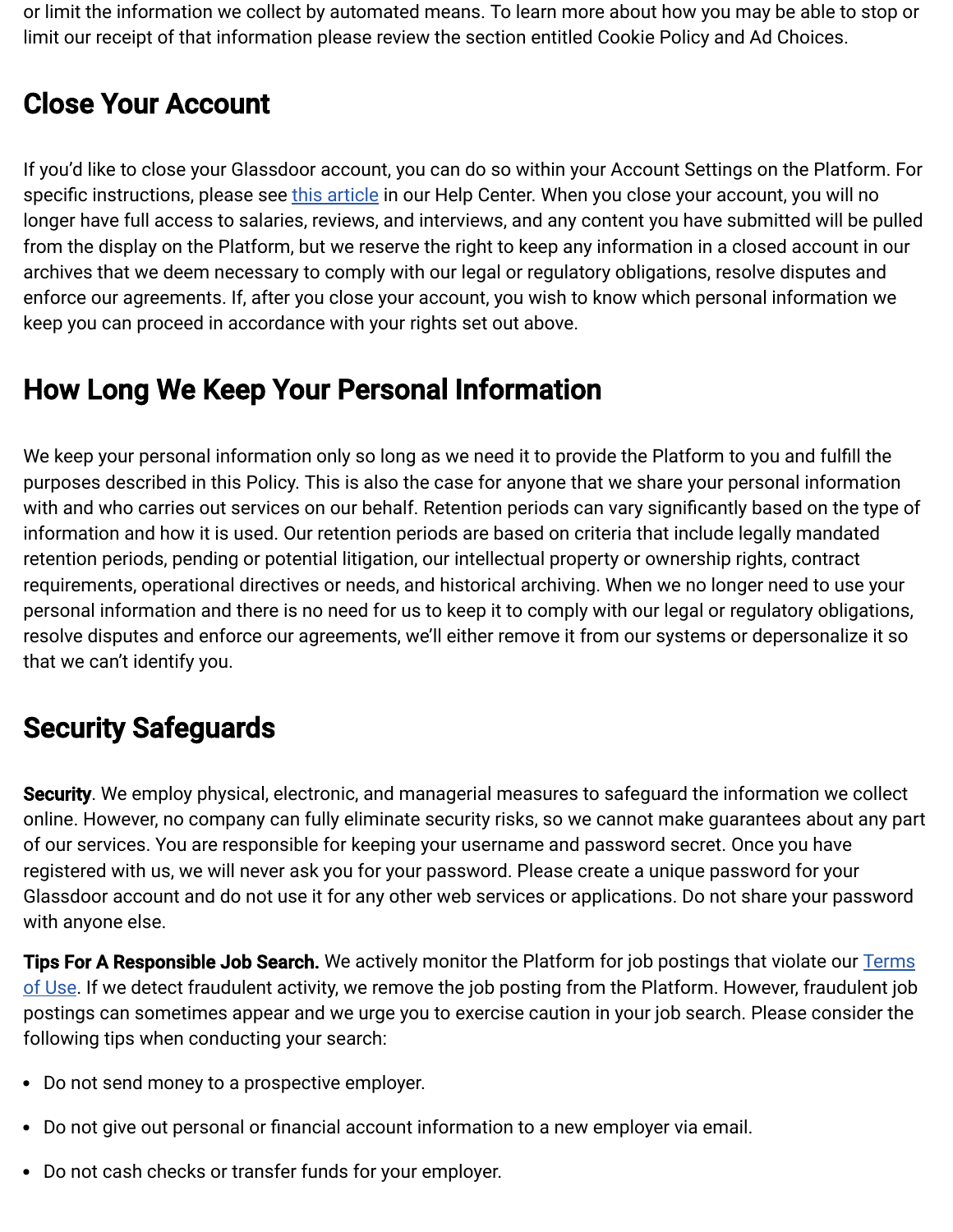- Beware of job postings that ask you to send your resume to a free email service address (e.g., gmail, yahoo, etc).
- Do not include sensitive information like your National Insurance number in your resume.
- Beware of job listings with spelling errors and bad grammar.
- If something sounds too good to be true, it probably is.
- Do your homework. Be sure to research any job opportunity that interests you.

If you see a suspicious job posting, please contact us [here.](https://help.glassdoor.com/s/ContactUs?language=en_US) If you think you have been the victim of fraud, immediately report the fraud to your local police and contact Glassdoor.

### Privacy of Minors

To access or use the Platform you must be at least 16 years of age or, if older, the age of majority in your jurisdiction, otherwise you may not use the Platform. If you become aware that a child has provided us with personal information without parental consent, please contact us [here](https://help.glassdoor.com/s/ContactUs?language=en_US). If we become aware that a child has provided us with personal information without parental consent, we remove such information and terminate the child's account.

### Data Controller

The information about you that we collect, process and/or use through the Platform is hosted, controlled, and services are provided by the Glassdoor entities described at the beginning of this privacy policy, including, where applicable, outside of the European Economic Area (EEA), including in the United States. The privacy protections and the rights of authorities to access your information in these countries may not be the same as in your home country. We take additional measures when information is transferred from the EEA. This includes having standard clauses approved by the European Commission in our contracts with parties that receive information outside the EEA. We also rely on European Commission adequacy decisions about certain countries, as applicable, for data transfers to countries outside the EEA.

You may reach our Data Protection Officer at DPO @ Glassdoor.com.

Our main establishment for GDPR purposes is:

Glassdoor Hiring Solutions Ireland Ltd. 70 Sir John Rogerson's Quay Grand Canal Dock Dublin 2, D02 R296 Ireland

### Privacy Shield Participation

Glassdoor has certified its compliance with the EU-U.S. Privacy Shield Framework and the Swiss-U.S. Privacy Shield Framework. Glassdoor certifies its compliance with Privacy Shield Framework. Glassdoor is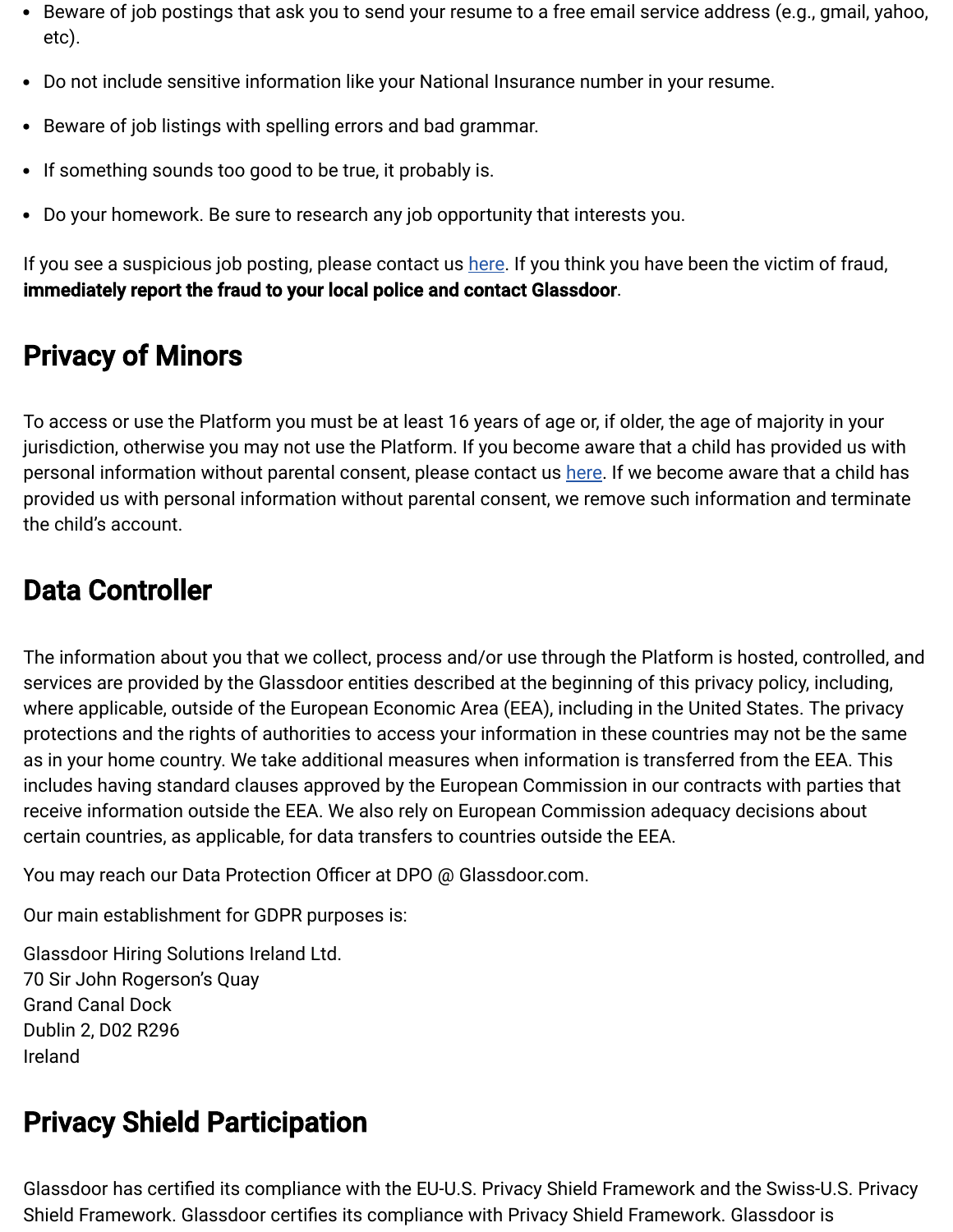committed to subjecting all personal data received from European Union (EU) member countries, the United Kingdom, and Switzerland, respectively, in reliance on the Privacy Shield Framework, to the Framework's applicable Principles. To learn more about the Privacy Shield Frameworks, visit the U.S. Department of Commerce's Privacy Shield List at [privacyshield.gov/list](https://www.privacyshield.gov/list).

Glassdoor is responsible for the processing of personal data it receives, under each Privacy Shield Framework, and subsequently transfers to a third party acting as an agent on its behalf. Glassdoor complies with the Privacy Shield Principles for all onward transfers of personal data from the EU and Switzerland, including the onward transfer liability provisions.

With respect to personal data received or transferred pursuant to the Privacy Shield Frameworks, Glassdoor is subject to the regulatory enforcement powers of the U.S. Federal Trade Commission. In certain situations, Glassdoor may be required to disclose personal data in response to lawful requests by public authorities, including to meet national security or law enforcement requirements.

If you have an unresolved privacy or data use concern that we have not addressed satisfactorily, please contact our U.S.-based third-party dispute resolution provider (free of charge) at **feedback**form.truste.com/watchdog/request.

[Under certain conditions, more fully described on the Privacy Shield website at privacyshield.gov/article?](https://www.privacyshield.gov/article?id=How-to-Submit-a-Complaint) id=How-to-Submit-a-Complaint, you may be entitled to invoke binding arbitration when other dispute resolution procedures have been exhausted.

### Updates to Our Privacy Policy

We may revise this Policy from time to time by posting an updated version on the Platform. The revised Policy will be effective immediately for unregistered users and users registering accounts or otherwise acknowledging the Policy on or after the revision date. For other users who registered accounts before the revision date, it will also become effective immediately. However, they can object to the new Policy within thirty (30) days after the revision date. If we make a change that we believe materially reduces your rights or increases your responsibilities, we will notify you by email (sent to the email address specified in your account) or by means of a notice on this website prior to the change becoming effective. We may provide notice of changes in other circumstances as well. We encourage you to periodically review this page for the latest information on our privacy practices. Your continued use of the Platform is subject to the most current effective version of this Policy. If you object to the Policy after it becomes effective for you, you may no longer use the Platform. The prior version of the Policy can be found [here.](https://media.glassdoor.com/legal/privacy-policy/2020-09-02-Privacy-Policy-EN.pdf)

### Contact Us

If you have any questions or suggestions regarding this Policy, please contact us [here](https://help.glassdoor.com/s/ContactUs?language=en_US).

Glassdoor Inc. c/o CT Corporation, 330 North Brand Boulevard, Glendale, CA 91203-2336.

If you wish to submit a data rights request to access, correct, delete, export, rectify, update, or ask questions about your personal data, you may do so via our **Privacy Requests Page**.

You may reach our Data Protection Office at DPO @ Glassdoor.com.